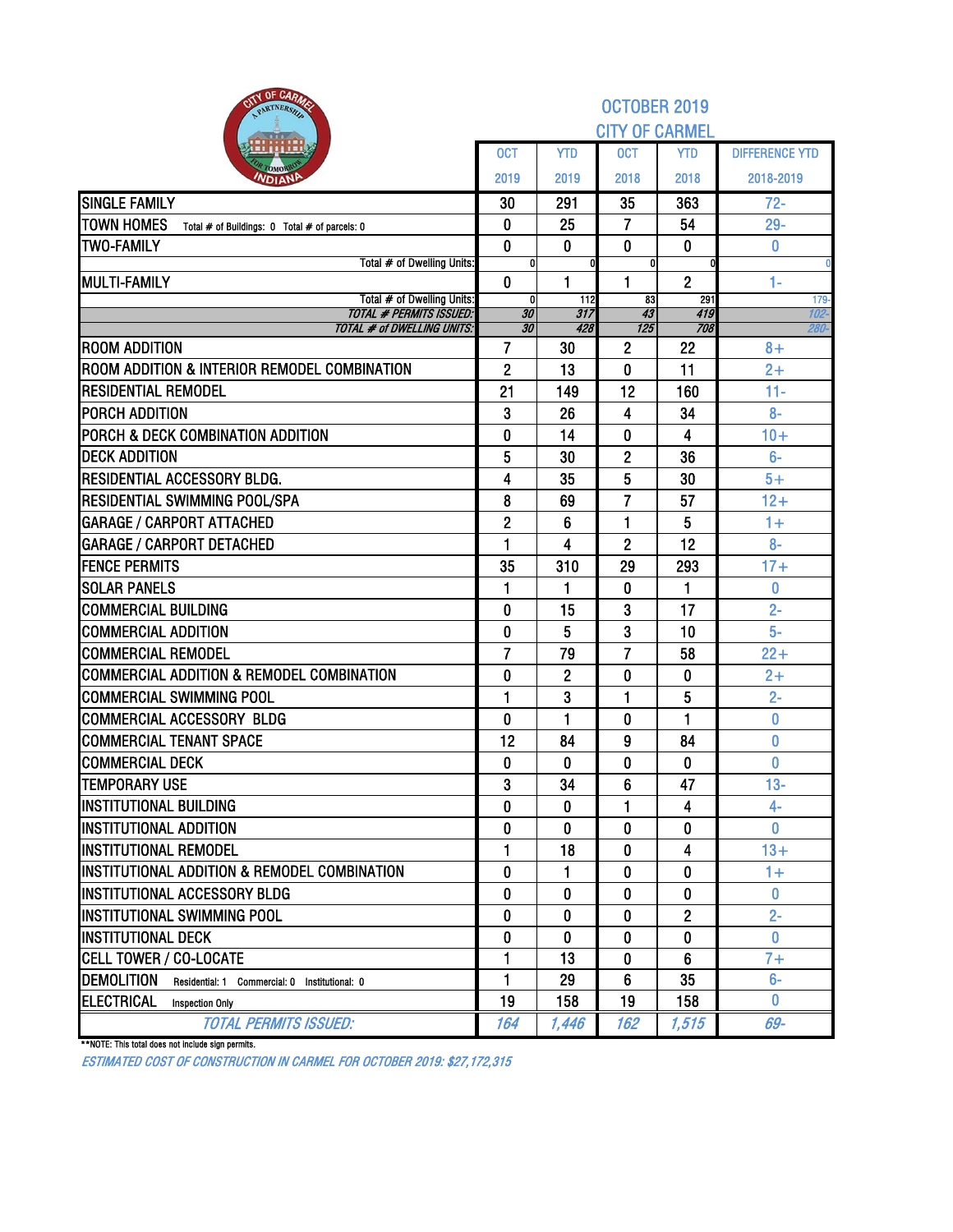

# D.O.C.S. BUILDING PERMIT ACTIVITY OCTOBER 2019

COMMERCIAL, INSTITUTIONAL, & MULTI-FAMILY - NEW STRUCTURES, ACCESSORY BUILDINGS, ADDITIONS, TENANT FINISHES,REMODELS, POOLS, DECKS (Institutional includes churches, schools & public libraries)

Type of Construction Total Permits Issued

## PERMITS ISSUED

| <b>COMMERCIAL SWIMMING POOL:</b>                                            |
|-----------------------------------------------------------------------------|
| • Midtown Flats Pool, 591 Monon Blvd.                                       |
|                                                                             |
| <b>COMMERCIAL TENANT FINISH / REMODEL:.</b><br>19                           |
| $\bullet$ Envista, 11555 N. Meridian St. #220                               |
| • Orbis Education, 301 Pennsylvania Parkway 4 <sup>m</sup> Floor            |
| • Plaid Agency, 12411 Pennsylvania St. #200                                 |
| • PNC Bank, 2274 E. 116 <sup>th</sup> St.                                   |
| • Fleming Interior Group, 9745 Randall Dr. #110                             |
| • Café Patachou, 14390 Clay Terrace Blvd. #150                              |
| $\bullet$ VMS, 501 Pennsylvania Parkway #100                                |
| • Fuzion Analytics, 550 Congressional Blvd. #200                            |
| $\bullet$ Penn & Beech, 145 Elm St. #150                                    |
| • Northwest Radiology Network, 10603 N. Meridian St.                        |
| • Conference Center, 10201 N. Illinois St.                                  |
| • Carmax, 9750 Gray Rd.                                                     |
| • Brighton Hospice, 280 E. 96" St. #350                                     |
| • Meridian Surgical Group, 13430 N. Meridian St.                            |
| $\bullet$ Lifestance, 10801 N. Michigan Rd. #240                            |
| $\bullet$ Liberty Mutual, 450 E. 96 <sup>th</sup> St. 3 <sup>rd</sup> Floor |
| $\bullet$ Hotworx, 12545 Old Meridian St. #130                              |
| • Fidelity National Title, 101 E. Carmel Dr. #100                           |
| • Apartment Fire Remodel, 511 N. Rangeline Rd.                              |
|                                                                             |
|                                                                             |

INSTITUTIONAL TENANT FINISH / REMODEL:……………..…….……...……...….…………………………............................................1 • St. Mark's United Methodist Church, 4780 E. 126<sup>th</sup> St.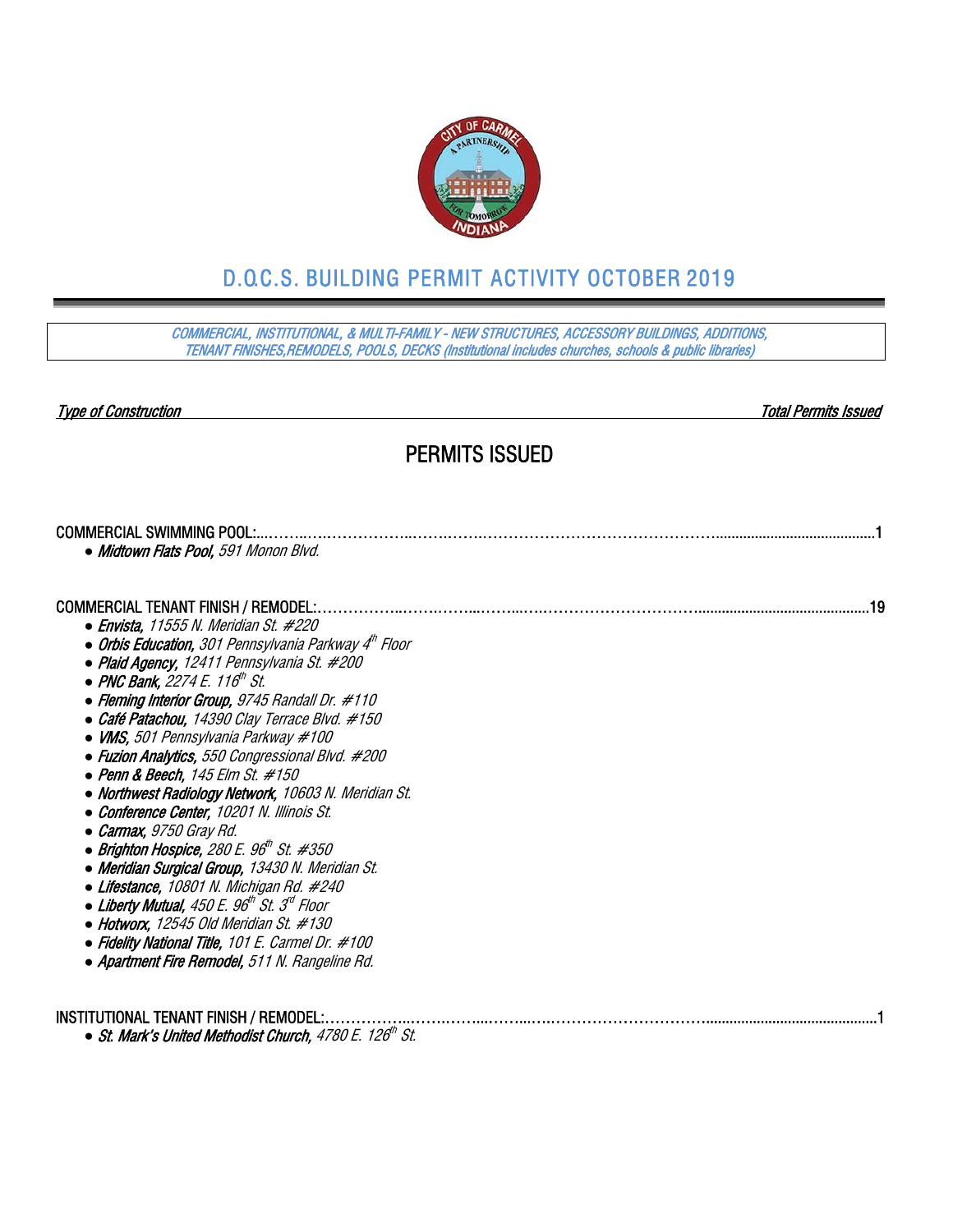## COMMERCIAL CERTIFICATES OF OCCUPANCY ISSUED

| COMMERCIAL NEW STRUCTURE:.                                                                |  |
|-------------------------------------------------------------------------------------------|--|
| • Meijer Outlot Building C, 12751 Pennsylvania St.                                        |  |
| • KAR Auctions Global Headquarters, 11299 Illinois St.                                    |  |
|                                                                                           |  |
| COMMERCIAL TENANT FINISH / REMODEL:.<br>• Val Pak Reach Magazine, $3003 E. 98th St. #207$ |  |
|                                                                                           |  |
| • Sullivan Cotter, 11711 N. Meridian St. #420                                             |  |
| • Regions Bank, 2155 E. 146 <sup>th</sup> St.                                             |  |
| • Café Patachou, 14390 Clay Terrace Blvd. #150                                            |  |
| $\bullet$ 3RG, 101 E. Carmel Dr. #202                                                     |  |
| $\bullet$ Exercise, Inc., 4400 Weston Pointe Dr. #170 & #180                              |  |
| • Pure Pharmacy, 12425 Old Meridian St.                                                   |  |
| • BMV Expansion, 271 Merchants Square Dr. #A100                                           |  |
| • MISO f <sup>st</sup> Floor, 720 City Center Dr.                                         |  |

*●* Vision First Office and Lab, 4745 Haven Point Blvd.

# D.O.C.S. BUILDING & SIGN ACTIVITY OCTOBER 2019

|                                       | <b>OCT 2019</b> | <b>OCT 2018</b> |
|---------------------------------------|-----------------|-----------------|
| <b>TOTAL BUILDING PERMITS ISSUED:</b> | 164             | 162             |
| <b>TOTAL FENCE PERMITS ISSUED:</b>    | 35              | 29              |
| <b>TOTAL SIGN PERMITS:</b>            | 42              | 22              |
| <b>TOTAL PUBLIC EVENT BANNERS:</b>    | 5               | 3               |
| BUILDING INSPECTIONS PERFORMED:       | 601             | 679             |
| <b>BUILDING PLAN REVIEWS:</b>         | 111             | 126             |
| PUBLIC REQUEST FOR INFORMATION (RFI): | 6 <sup>1</sup>  | 47              |

## D.O.C.S. NEWS AND NOTES OCTOBER 2019

- *●* David Littlejohn attended a Transportation Planning Course October 1-3 at the Indiana Government Center in Indianapolis
- *●* Mike Hollibaugh, Nathan Chavez and David Littlejohn attended the Indiana Planning Association Fall Conference October 10-11 in Fort Wayne
- *●* Angie Conn was a featured speaker at the Indiana Planning Association Fall Conference October 11 in Fort Wayne
- *●* Mike Hollibaugh attended the International Economic Development Council annual conference October 13-16 in Indianapolis
- *●* Joslyn Kass and Angie Johnson attended the American Association of Code Enforcement conference October 21-25 in Minneapolis, MN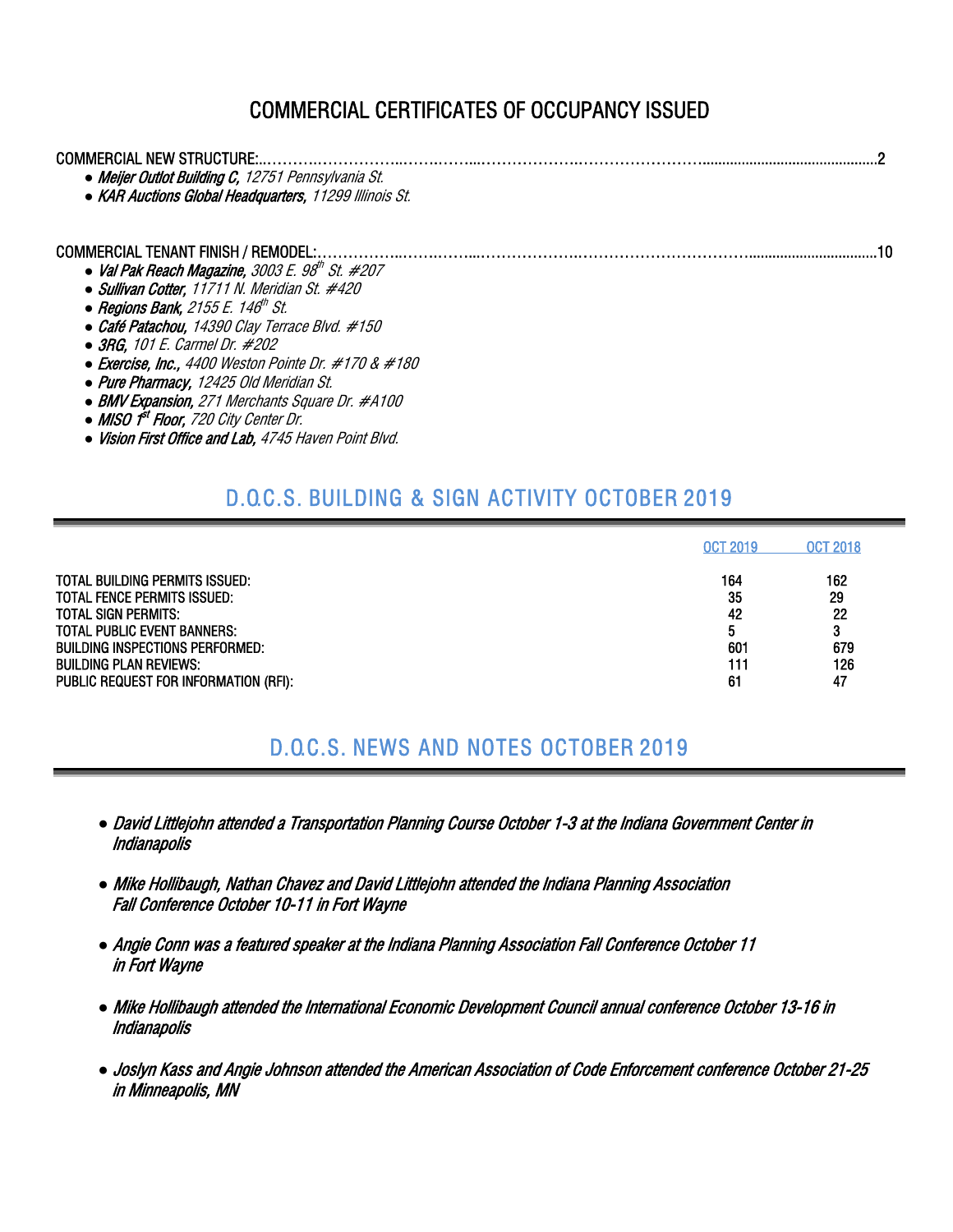# D.O.C.S. CODE ENFORCEMENT ACTIVITY OCTOBER 2019

### CODE ENFORCEMENT TASK REPORT SUMMARY FOR OCTOBER 2019

| <b>COMPLAINTS RECEIVED</b> | TOTAL:      | INSPECTION STATISTICS    |                       |        | TOTAL: |  |  |
|----------------------------|-------------|--------------------------|-----------------------|--------|--------|--|--|
| EMAIL                      | 4           | NEW CASES                |                       |        | 37     |  |  |
| "MY CARMEL" APP            | 9           | INITIAL INSPECTIONS      |                       |        | 29     |  |  |
| <b>PHONE</b>               | 6           | ABATEMENT                |                       | 8      |        |  |  |
| REFERRAL                   | 0           | INITIAL VIOLATION NOTICE |                       |        | 23     |  |  |
| <b>STAFF</b>               | 18          |                          | <b>RE-INSPECTIONS</b> |        | 105    |  |  |
| <b>WALK-IN</b>             | 0           | CLOSED CASES             |                       |        | 37     |  |  |
| <b>INSPECTIONS BY AREA</b> | <b>WEST</b> | <b>CENTRAL</b>           | <b>EAST</b>           | TOTAL: |        |  |  |
| NEW CASES                  |             | 20                       | 6                     | 37     |        |  |  |
| INITIAL INSPECTIONS        | 10          | 14                       | 5                     | 29     |        |  |  |
| RE-INSPECTIONS             | 16          | 54                       | 35                    | 105    |        |  |  |
| <b>CLOSED CASES</b>        | 5           | 19                       | 13                    | 37     |        |  |  |

CODE ENFORCEMENT MONTHLY REPORT FOR OCTOBER 2019

| <b>TYPE OF COMPLAINT/VIOLATION</b> | <b>NEW CASES</b> | <b>TYPE OF COMPLAINT/VIOLATION</b> | <b>NEW CASES</b> |
|------------------------------------|------------------|------------------------------------|------------------|
| BUILDING CODE VIOLATIONS           |                  | PROPERTY MAINTENANCE               |                  |
| <b>COMMERCIAL VEHICLE</b>          |                  | RECREATIONAL VEHICLE               |                  |
| <b>DUMPSTER</b>                    |                  | RIGHT-OF-WAY OBSTRUCTION           |                  |
| <b>FARM ANIMALS</b>                | 0                | <b>SIDEWALK</b>                    | 0                |
| <b>FENCE VIOLATION</b>             | 0                | <b>SIGNS</b>                       | 59               |
| <b>GRASS OR WEEDS</b>              | 4                | TRASH/DEBRIS                       | 4                |
| <b>HOME OCCUPATION</b>             |                  | UNSAFE BUILDING                    | 3                |
| NOISE REGULATIONS                  |                  | <b>JUNK VEHICLE</b>                |                  |
| OPEN AND ABANDONED                 | 0                | ZONING USE VIOLATIONS              | 0                |
| OUTDOOR STORAGE                    |                  | SNOW AND ICE REMOVAL               |                  |
| PARKING IN LAWN/GREENBELT          |                  | <b>OTHER</b>                       |                  |
|                                    |                  | TOTAL                              | 91               |

FORECLOSURE MONITORING SUMMARY FOR OCTOBER 2019

|                               | <b>COMPLAINTS RECEIVED</b> |                | TOTAL:      |        |  |
|-------------------------------|----------------------------|----------------|-------------|--------|--|
|                               | NEW CASES                  |                | ŋ           |        |  |
|                               | INITIAL INSPECTIONS        |                |             |        |  |
|                               | ABATEMENT                  |                |             |        |  |
|                               | INITIAL VIOLATION NOTICE   |                |             |        |  |
|                               | RE-INSPECTIONS             |                |             |        |  |
|                               | <b>CLOSED CASES</b>        |                |             |        |  |
|                               |                            |                |             |        |  |
| <b>FORECLOSURE STATISTICS</b> | <b>WEST</b>                | <b>CENTRAL</b> | <b>EAST</b> | TOTAL: |  |
| NEW CASES                     | 0                          |                |             |        |  |
| INITIAL INSPECTIONS           |                            |                |             |        |  |
| RE-INSPECTIONS                |                            |                |             |        |  |
| <b>CLOSED CASES</b>           |                            |                |             |        |  |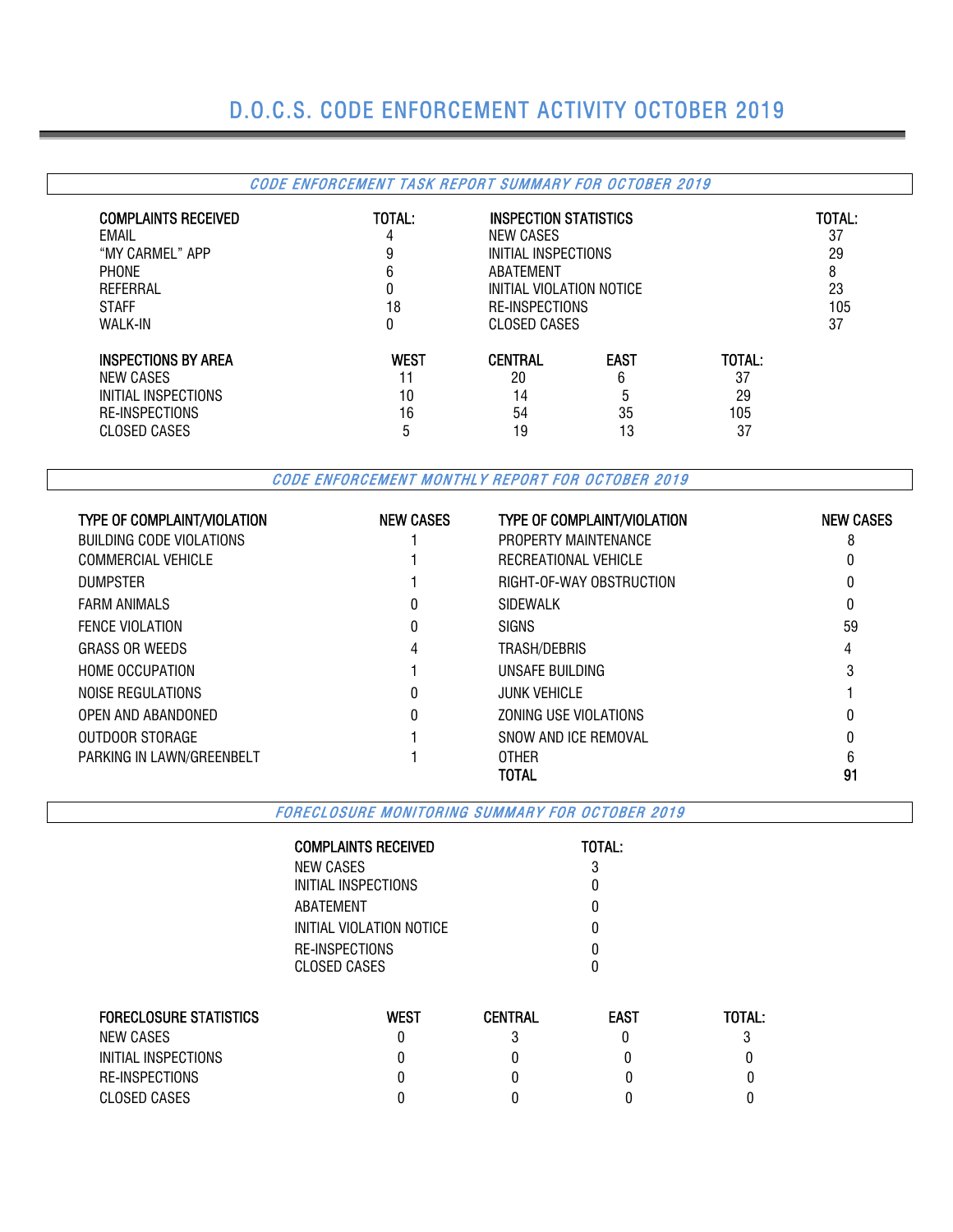## DEPARTMENT OF COMMUNITY SERVICES INCOME REPORT OCTOBER 1-31, 2019



| \$<br>122,703.86<br>BUILDING PERMITS: [Includes the fee for full Certificate of Occupancy (C/O)]<br>126<br>\$<br><b>DEMOLITION PERMITS:</b><br>180.00<br>1<br>\$<br>0<br><b>LATE FEES:</b><br>RE-INSPECTION, ADDITIONAL INSPECTION, AND/OR TEMPORARY C/O:<br>\$<br>32<br>5,274.00<br>\$<br>PLAN AMENDMENT: (Commercial / Institutional)<br>0<br>PLAN AMENDMENT: (Residential)<br>2<br>\$<br>360.00<br>\$<br><b>SPECIAL EVENT PERMITS:</b><br>1<br>180.00<br>\$<br>0<br>TEMPORARY USE PERMITS/EXTENSIONS:<br>\$<br>$\pmb{0}$<br><b>APPEALS:</b><br>\$<br><b>DUPLICATE PLACARDS:</b><br>0<br><b>FENCE PERMITS:</b><br>\$<br>29<br>1,508.00<br>\$<br>FENCE LIABILITY WAIVER: (Paid to Hamilton County)<br>616.00<br>20<br>\$<br><b>ABATEMENT:</b><br>0<br>ADLS:<br>4<br>\$<br>4,848.61<br>\$<br><b>ADLS AMENDMENT:</b><br>0<br>\$<br><b>COMMITMENT AMENDMENT:</b><br>$\pmb{0}$<br>1<br>\$<br>1,099.00<br><b>DEVELOPMENT PLAN:</b><br>\$<br>DEVELOPMENT PLAN AMENDMENT:<br>0<br>$\mathbf 0$<br>\$<br><b>HPR REVIEW:</b><br>$\pmb{0}$<br>\$<br><b>ORDINANCE AMENDMENT:</b><br>\$<br><b>PLAT VACATE:</b><br>0<br><b>PRIMARY PLAT:</b><br>\$<br>11,611.00<br>1<br>\$<br>PRIMARY PLAT AMENDMENT:<br>0<br>\$<br><b>PUD ORDINANCES:</b><br>0<br>\$<br>1<br><b>REZONE:</b><br>3,024.92<br>\$<br>$\pmb{0}$<br><b>ADDITIONAL WAIVER:</b><br>٠<br>\$<br><b>SDR SITE PLAN REVIEW:</b><br>0<br><b>SECONDARY PLAT/REPLAT:</b><br>\$<br>0<br>\$<br><b>SUBDIVISION WAIVER:</b><br>0<br>\$<br>$\mathbf{0}$<br>MISC. ZONING WAIVER:<br>\$<br>TAC ONLY:<br>0<br>\$<br><b>DEVELOPMENT STANDARDS VARIANCE:</b><br>6<br>6,167.00<br>5<br>\$<br><b>HEARING OFFICER REVIEW:</b><br>900.00<br>\$<br>SPECIAL EXCEPTION VARIANCE:<br>0<br>\$<br>1<br>1,099.00<br>SPECIAL USES: (Includes Special Use Amendments)<br>\$<br><b>USE VARIANCE:</b><br>0<br>\$<br><b>SIGN PERMITS:</b><br>25<br>9,010.02<br>ZONING DETAILS/LETTER:<br>\$<br>$\pmb{0}$<br>PARK & RECREATION IMPACT FEE (PRIF):<br>\$<br>85,918.00<br>29<br><b>TOTALS:</b><br><b>GENERAL FUND #101:</b><br>168,581.41<br>\$<br>\$<br>PRIF ACCOUNT # 106:<br>85,918.00<br>\$<br><b>UTILITY FEES:</b> (Sewer/Water permits)<br><b>TOTAL DEPOSIT:</b><br>\$<br>349,571.41<br>Last Month's General Fund Deposit:<br>124,306.72<br>\$<br>Last Month's Total Deposit:<br>\$<br>337,759.72 | <b>TRANSACTION TYPE:</b> | <b>TRANSACTIONS:</b> | <b>AMOUNT:</b> |
|----------------------------------------------------------------------------------------------------------------------------------------------------------------------------------------------------------------------------------------------------------------------------------------------------------------------------------------------------------------------------------------------------------------------------------------------------------------------------------------------------------------------------------------------------------------------------------------------------------------------------------------------------------------------------------------------------------------------------------------------------------------------------------------------------------------------------------------------------------------------------------------------------------------------------------------------------------------------------------------------------------------------------------------------------------------------------------------------------------------------------------------------------------------------------------------------------------------------------------------------------------------------------------------------------------------------------------------------------------------------------------------------------------------------------------------------------------------------------------------------------------------------------------------------------------------------------------------------------------------------------------------------------------------------------------------------------------------------------------------------------------------------------------------------------------------------------------------------------------------------------------------------------------------------------------------------------------------------------------------------------------------------------------------------------------------------------------------------------------------------------------------------------------------------------------------------------------------------------------------------------------------------------------------------------------------|--------------------------|----------------------|----------------|
|                                                                                                                                                                                                                                                                                                                                                                                                                                                                                                                                                                                                                                                                                                                                                                                                                                                                                                                                                                                                                                                                                                                                                                                                                                                                                                                                                                                                                                                                                                                                                                                                                                                                                                                                                                                                                                                                                                                                                                                                                                                                                                                                                                                                                                                                                                                |                          |                      |                |
|                                                                                                                                                                                                                                                                                                                                                                                                                                                                                                                                                                                                                                                                                                                                                                                                                                                                                                                                                                                                                                                                                                                                                                                                                                                                                                                                                                                                                                                                                                                                                                                                                                                                                                                                                                                                                                                                                                                                                                                                                                                                                                                                                                                                                                                                                                                |                          |                      |                |
|                                                                                                                                                                                                                                                                                                                                                                                                                                                                                                                                                                                                                                                                                                                                                                                                                                                                                                                                                                                                                                                                                                                                                                                                                                                                                                                                                                                                                                                                                                                                                                                                                                                                                                                                                                                                                                                                                                                                                                                                                                                                                                                                                                                                                                                                                                                |                          |                      |                |
|                                                                                                                                                                                                                                                                                                                                                                                                                                                                                                                                                                                                                                                                                                                                                                                                                                                                                                                                                                                                                                                                                                                                                                                                                                                                                                                                                                                                                                                                                                                                                                                                                                                                                                                                                                                                                                                                                                                                                                                                                                                                                                                                                                                                                                                                                                                |                          |                      |                |
|                                                                                                                                                                                                                                                                                                                                                                                                                                                                                                                                                                                                                                                                                                                                                                                                                                                                                                                                                                                                                                                                                                                                                                                                                                                                                                                                                                                                                                                                                                                                                                                                                                                                                                                                                                                                                                                                                                                                                                                                                                                                                                                                                                                                                                                                                                                |                          |                      |                |
|                                                                                                                                                                                                                                                                                                                                                                                                                                                                                                                                                                                                                                                                                                                                                                                                                                                                                                                                                                                                                                                                                                                                                                                                                                                                                                                                                                                                                                                                                                                                                                                                                                                                                                                                                                                                                                                                                                                                                                                                                                                                                                                                                                                                                                                                                                                |                          |                      |                |
|                                                                                                                                                                                                                                                                                                                                                                                                                                                                                                                                                                                                                                                                                                                                                                                                                                                                                                                                                                                                                                                                                                                                                                                                                                                                                                                                                                                                                                                                                                                                                                                                                                                                                                                                                                                                                                                                                                                                                                                                                                                                                                                                                                                                                                                                                                                |                          |                      |                |
|                                                                                                                                                                                                                                                                                                                                                                                                                                                                                                                                                                                                                                                                                                                                                                                                                                                                                                                                                                                                                                                                                                                                                                                                                                                                                                                                                                                                                                                                                                                                                                                                                                                                                                                                                                                                                                                                                                                                                                                                                                                                                                                                                                                                                                                                                                                |                          |                      |                |
|                                                                                                                                                                                                                                                                                                                                                                                                                                                                                                                                                                                                                                                                                                                                                                                                                                                                                                                                                                                                                                                                                                                                                                                                                                                                                                                                                                                                                                                                                                                                                                                                                                                                                                                                                                                                                                                                                                                                                                                                                                                                                                                                                                                                                                                                                                                |                          |                      |                |
|                                                                                                                                                                                                                                                                                                                                                                                                                                                                                                                                                                                                                                                                                                                                                                                                                                                                                                                                                                                                                                                                                                                                                                                                                                                                                                                                                                                                                                                                                                                                                                                                                                                                                                                                                                                                                                                                                                                                                                                                                                                                                                                                                                                                                                                                                                                |                          |                      |                |
|                                                                                                                                                                                                                                                                                                                                                                                                                                                                                                                                                                                                                                                                                                                                                                                                                                                                                                                                                                                                                                                                                                                                                                                                                                                                                                                                                                                                                                                                                                                                                                                                                                                                                                                                                                                                                                                                                                                                                                                                                                                                                                                                                                                                                                                                                                                |                          |                      |                |
|                                                                                                                                                                                                                                                                                                                                                                                                                                                                                                                                                                                                                                                                                                                                                                                                                                                                                                                                                                                                                                                                                                                                                                                                                                                                                                                                                                                                                                                                                                                                                                                                                                                                                                                                                                                                                                                                                                                                                                                                                                                                                                                                                                                                                                                                                                                |                          |                      |                |
|                                                                                                                                                                                                                                                                                                                                                                                                                                                                                                                                                                                                                                                                                                                                                                                                                                                                                                                                                                                                                                                                                                                                                                                                                                                                                                                                                                                                                                                                                                                                                                                                                                                                                                                                                                                                                                                                                                                                                                                                                                                                                                                                                                                                                                                                                                                |                          |                      |                |
|                                                                                                                                                                                                                                                                                                                                                                                                                                                                                                                                                                                                                                                                                                                                                                                                                                                                                                                                                                                                                                                                                                                                                                                                                                                                                                                                                                                                                                                                                                                                                                                                                                                                                                                                                                                                                                                                                                                                                                                                                                                                                                                                                                                                                                                                                                                |                          |                      |                |
|                                                                                                                                                                                                                                                                                                                                                                                                                                                                                                                                                                                                                                                                                                                                                                                                                                                                                                                                                                                                                                                                                                                                                                                                                                                                                                                                                                                                                                                                                                                                                                                                                                                                                                                                                                                                                                                                                                                                                                                                                                                                                                                                                                                                                                                                                                                |                          |                      |                |
|                                                                                                                                                                                                                                                                                                                                                                                                                                                                                                                                                                                                                                                                                                                                                                                                                                                                                                                                                                                                                                                                                                                                                                                                                                                                                                                                                                                                                                                                                                                                                                                                                                                                                                                                                                                                                                                                                                                                                                                                                                                                                                                                                                                                                                                                                                                |                          |                      |                |
|                                                                                                                                                                                                                                                                                                                                                                                                                                                                                                                                                                                                                                                                                                                                                                                                                                                                                                                                                                                                                                                                                                                                                                                                                                                                                                                                                                                                                                                                                                                                                                                                                                                                                                                                                                                                                                                                                                                                                                                                                                                                                                                                                                                                                                                                                                                |                          |                      |                |
|                                                                                                                                                                                                                                                                                                                                                                                                                                                                                                                                                                                                                                                                                                                                                                                                                                                                                                                                                                                                                                                                                                                                                                                                                                                                                                                                                                                                                                                                                                                                                                                                                                                                                                                                                                                                                                                                                                                                                                                                                                                                                                                                                                                                                                                                                                                |                          |                      |                |
|                                                                                                                                                                                                                                                                                                                                                                                                                                                                                                                                                                                                                                                                                                                                                                                                                                                                                                                                                                                                                                                                                                                                                                                                                                                                                                                                                                                                                                                                                                                                                                                                                                                                                                                                                                                                                                                                                                                                                                                                                                                                                                                                                                                                                                                                                                                |                          |                      |                |
|                                                                                                                                                                                                                                                                                                                                                                                                                                                                                                                                                                                                                                                                                                                                                                                                                                                                                                                                                                                                                                                                                                                                                                                                                                                                                                                                                                                                                                                                                                                                                                                                                                                                                                                                                                                                                                                                                                                                                                                                                                                                                                                                                                                                                                                                                                                |                          |                      |                |
|                                                                                                                                                                                                                                                                                                                                                                                                                                                                                                                                                                                                                                                                                                                                                                                                                                                                                                                                                                                                                                                                                                                                                                                                                                                                                                                                                                                                                                                                                                                                                                                                                                                                                                                                                                                                                                                                                                                                                                                                                                                                                                                                                                                                                                                                                                                |                          |                      |                |
|                                                                                                                                                                                                                                                                                                                                                                                                                                                                                                                                                                                                                                                                                                                                                                                                                                                                                                                                                                                                                                                                                                                                                                                                                                                                                                                                                                                                                                                                                                                                                                                                                                                                                                                                                                                                                                                                                                                                                                                                                                                                                                                                                                                                                                                                                                                |                          |                      |                |
|                                                                                                                                                                                                                                                                                                                                                                                                                                                                                                                                                                                                                                                                                                                                                                                                                                                                                                                                                                                                                                                                                                                                                                                                                                                                                                                                                                                                                                                                                                                                                                                                                                                                                                                                                                                                                                                                                                                                                                                                                                                                                                                                                                                                                                                                                                                |                          |                      |                |
|                                                                                                                                                                                                                                                                                                                                                                                                                                                                                                                                                                                                                                                                                                                                                                                                                                                                                                                                                                                                                                                                                                                                                                                                                                                                                                                                                                                                                                                                                                                                                                                                                                                                                                                                                                                                                                                                                                                                                                                                                                                                                                                                                                                                                                                                                                                |                          |                      |                |
|                                                                                                                                                                                                                                                                                                                                                                                                                                                                                                                                                                                                                                                                                                                                                                                                                                                                                                                                                                                                                                                                                                                                                                                                                                                                                                                                                                                                                                                                                                                                                                                                                                                                                                                                                                                                                                                                                                                                                                                                                                                                                                                                                                                                                                                                                                                |                          |                      |                |
|                                                                                                                                                                                                                                                                                                                                                                                                                                                                                                                                                                                                                                                                                                                                                                                                                                                                                                                                                                                                                                                                                                                                                                                                                                                                                                                                                                                                                                                                                                                                                                                                                                                                                                                                                                                                                                                                                                                                                                                                                                                                                                                                                                                                                                                                                                                |                          |                      |                |
|                                                                                                                                                                                                                                                                                                                                                                                                                                                                                                                                                                                                                                                                                                                                                                                                                                                                                                                                                                                                                                                                                                                                                                                                                                                                                                                                                                                                                                                                                                                                                                                                                                                                                                                                                                                                                                                                                                                                                                                                                                                                                                                                                                                                                                                                                                                |                          |                      |                |
|                                                                                                                                                                                                                                                                                                                                                                                                                                                                                                                                                                                                                                                                                                                                                                                                                                                                                                                                                                                                                                                                                                                                                                                                                                                                                                                                                                                                                                                                                                                                                                                                                                                                                                                                                                                                                                                                                                                                                                                                                                                                                                                                                                                                                                                                                                                |                          |                      |                |
|                                                                                                                                                                                                                                                                                                                                                                                                                                                                                                                                                                                                                                                                                                                                                                                                                                                                                                                                                                                                                                                                                                                                                                                                                                                                                                                                                                                                                                                                                                                                                                                                                                                                                                                                                                                                                                                                                                                                                                                                                                                                                                                                                                                                                                                                                                                |                          |                      |                |
|                                                                                                                                                                                                                                                                                                                                                                                                                                                                                                                                                                                                                                                                                                                                                                                                                                                                                                                                                                                                                                                                                                                                                                                                                                                                                                                                                                                                                                                                                                                                                                                                                                                                                                                                                                                                                                                                                                                                                                                                                                                                                                                                                                                                                                                                                                                |                          |                      |                |
|                                                                                                                                                                                                                                                                                                                                                                                                                                                                                                                                                                                                                                                                                                                                                                                                                                                                                                                                                                                                                                                                                                                                                                                                                                                                                                                                                                                                                                                                                                                                                                                                                                                                                                                                                                                                                                                                                                                                                                                                                                                                                                                                                                                                                                                                                                                |                          |                      |                |
|                                                                                                                                                                                                                                                                                                                                                                                                                                                                                                                                                                                                                                                                                                                                                                                                                                                                                                                                                                                                                                                                                                                                                                                                                                                                                                                                                                                                                                                                                                                                                                                                                                                                                                                                                                                                                                                                                                                                                                                                                                                                                                                                                                                                                                                                                                                |                          |                      |                |
|                                                                                                                                                                                                                                                                                                                                                                                                                                                                                                                                                                                                                                                                                                                                                                                                                                                                                                                                                                                                                                                                                                                                                                                                                                                                                                                                                                                                                                                                                                                                                                                                                                                                                                                                                                                                                                                                                                                                                                                                                                                                                                                                                                                                                                                                                                                |                          |                      |                |
|                                                                                                                                                                                                                                                                                                                                                                                                                                                                                                                                                                                                                                                                                                                                                                                                                                                                                                                                                                                                                                                                                                                                                                                                                                                                                                                                                                                                                                                                                                                                                                                                                                                                                                                                                                                                                                                                                                                                                                                                                                                                                                                                                                                                                                                                                                                |                          |                      |                |
|                                                                                                                                                                                                                                                                                                                                                                                                                                                                                                                                                                                                                                                                                                                                                                                                                                                                                                                                                                                                                                                                                                                                                                                                                                                                                                                                                                                                                                                                                                                                                                                                                                                                                                                                                                                                                                                                                                                                                                                                                                                                                                                                                                                                                                                                                                                |                          |                      |                |
|                                                                                                                                                                                                                                                                                                                                                                                                                                                                                                                                                                                                                                                                                                                                                                                                                                                                                                                                                                                                                                                                                                                                                                                                                                                                                                                                                                                                                                                                                                                                                                                                                                                                                                                                                                                                                                                                                                                                                                                                                                                                                                                                                                                                                                                                                                                |                          |                      |                |
|                                                                                                                                                                                                                                                                                                                                                                                                                                                                                                                                                                                                                                                                                                                                                                                                                                                                                                                                                                                                                                                                                                                                                                                                                                                                                                                                                                                                                                                                                                                                                                                                                                                                                                                                                                                                                                                                                                                                                                                                                                                                                                                                                                                                                                                                                                                |                          |                      |                |
|                                                                                                                                                                                                                                                                                                                                                                                                                                                                                                                                                                                                                                                                                                                                                                                                                                                                                                                                                                                                                                                                                                                                                                                                                                                                                                                                                                                                                                                                                                                                                                                                                                                                                                                                                                                                                                                                                                                                                                                                                                                                                                                                                                                                                                                                                                                |                          |                      |                |
|                                                                                                                                                                                                                                                                                                                                                                                                                                                                                                                                                                                                                                                                                                                                                                                                                                                                                                                                                                                                                                                                                                                                                                                                                                                                                                                                                                                                                                                                                                                                                                                                                                                                                                                                                                                                                                                                                                                                                                                                                                                                                                                                                                                                                                                                                                                |                          |                      |                |
|                                                                                                                                                                                                                                                                                                                                                                                                                                                                                                                                                                                                                                                                                                                                                                                                                                                                                                                                                                                                                                                                                                                                                                                                                                                                                                                                                                                                                                                                                                                                                                                                                                                                                                                                                                                                                                                                                                                                                                                                                                                                                                                                                                                                                                                                                                                |                          |                      |                |
|                                                                                                                                                                                                                                                                                                                                                                                                                                                                                                                                                                                                                                                                                                                                                                                                                                                                                                                                                                                                                                                                                                                                                                                                                                                                                                                                                                                                                                                                                                                                                                                                                                                                                                                                                                                                                                                                                                                                                                                                                                                                                                                                                                                                                                                                                                                |                          |                      |                |
|                                                                                                                                                                                                                                                                                                                                                                                                                                                                                                                                                                                                                                                                                                                                                                                                                                                                                                                                                                                                                                                                                                                                                                                                                                                                                                                                                                                                                                                                                                                                                                                                                                                                                                                                                                                                                                                                                                                                                                                                                                                                                                                                                                                                                                                                                                                |                          |                      |                |
|                                                                                                                                                                                                                                                                                                                                                                                                                                                                                                                                                                                                                                                                                                                                                                                                                                                                                                                                                                                                                                                                                                                                                                                                                                                                                                                                                                                                                                                                                                                                                                                                                                                                                                                                                                                                                                                                                                                                                                                                                                                                                                                                                                                                                                                                                                                |                          |                      | 95,072.00      |
|                                                                                                                                                                                                                                                                                                                                                                                                                                                                                                                                                                                                                                                                                                                                                                                                                                                                                                                                                                                                                                                                                                                                                                                                                                                                                                                                                                                                                                                                                                                                                                                                                                                                                                                                                                                                                                                                                                                                                                                                                                                                                                                                                                                                                                                                                                                |                          |                      |                |
|                                                                                                                                                                                                                                                                                                                                                                                                                                                                                                                                                                                                                                                                                                                                                                                                                                                                                                                                                                                                                                                                                                                                                                                                                                                                                                                                                                                                                                                                                                                                                                                                                                                                                                                                                                                                                                                                                                                                                                                                                                                                                                                                                                                                                                                                                                                |                          |                      |                |
|                                                                                                                                                                                                                                                                                                                                                                                                                                                                                                                                                                                                                                                                                                                                                                                                                                                                                                                                                                                                                                                                                                                                                                                                                                                                                                                                                                                                                                                                                                                                                                                                                                                                                                                                                                                                                                                                                                                                                                                                                                                                                                                                                                                                                                                                                                                |                          |                      |                |

NOTE: Receipts were deposited for 23 business days this month.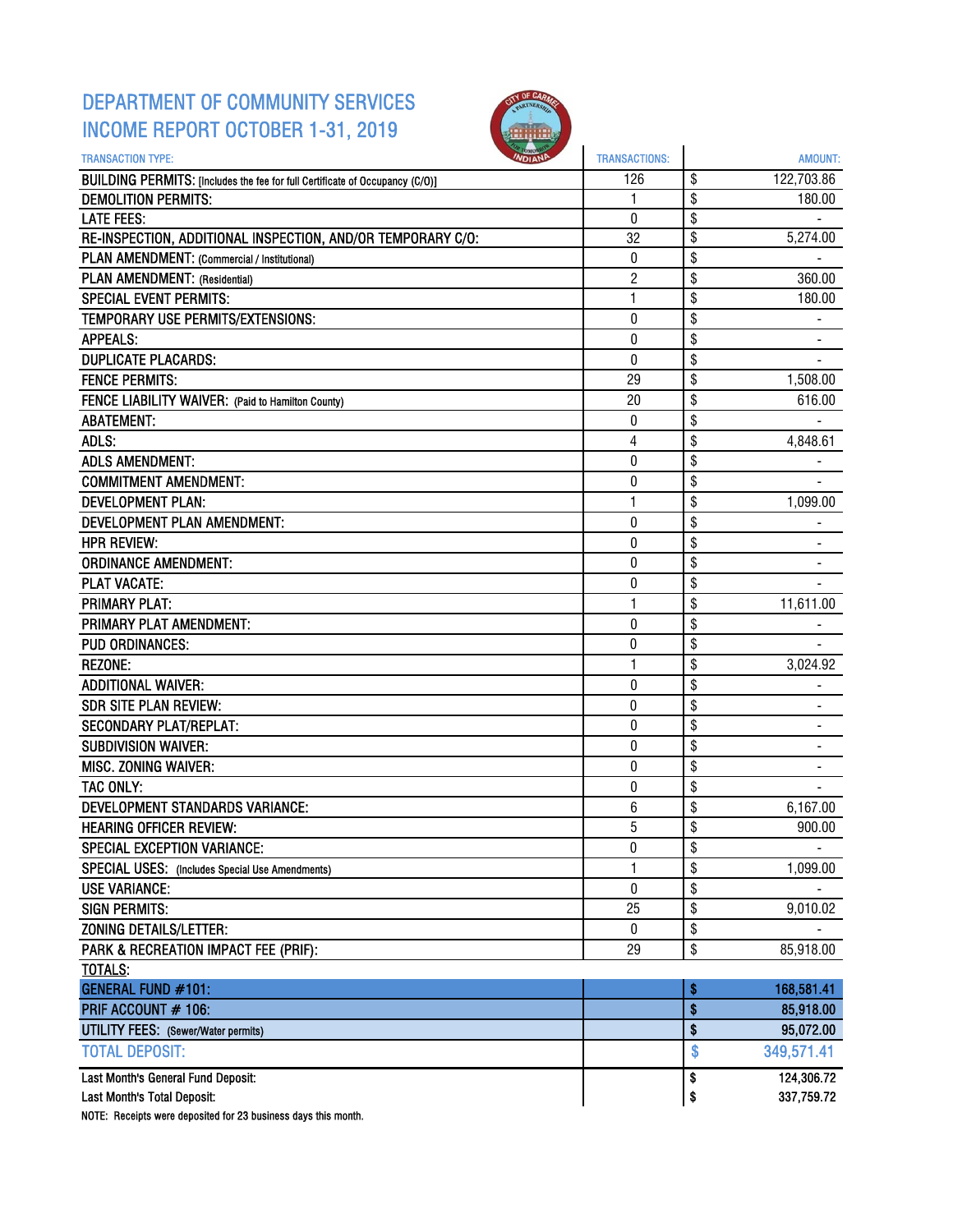| Issue<br>Date | Status                                                                                                                                                | Permit<br><b>NO</b> | Subdiv Name                    | <b>Property Address</b>              | Permit Type Description               | Estimated<br>Cost of<br>Constructio | Sq Ft      | <b>Contractor Name</b>                                 | <b>Contractor Address</b>  | Cont.City                | Cont.<br>State | Cont.<br>Zip | Cont.Phone    | Propety Owner (as listed<br>per applicant) | Owner Adrs                 | Owner City          | )wner<br>State | Owner<br>Zip |
|---------------|-------------------------------------------------------------------------------------------------------------------------------------------------------|---------------------|--------------------------------|--------------------------------------|---------------------------------------|-------------------------------------|------------|--------------------------------------------------------|----------------------------|--------------------------|----------------|--------------|---------------|--------------------------------------------|----------------------------|---------------------|----------------|--------------|
| 10/01/19      |                                                                                                                                                       | 9080142             | <b>COLLEGE HEIGHTS</b>         | 10811 CENTRAL AVE                    | RESIDENTIAL DETACHED GARAGE OR CARPOR | \$20,400                            | 336        | SMITH BROTHERS BUILDERS                                | 4320 N 550 W               | FAIRI AND                |                | 46126        | 317) 784-7700 | <b>BECK. TODD</b>                          | 0811 N CENTRAL AVE         | INDIANAPOLIS        |                | 46280        |
|               |                                                                                                                                                       | 19090006            |                                | 11555 N MERIDIAN ST #220             | COMMERCIAL TENANT FINISH              | \$265,000                           | 7.165      | ALDERSON COMMERCIAL GROUP II 425 W SOUTH ST #100       |                            | NDIANAPOLIS <sup>I</sup> |                | 46225        | 317) 889-3800 | <b>IRES PENN HOLDINGS LLC</b>              | 1555 N MERIDIAN ST         | CARMEL              |                | 46032        |
|               |                                                                                                                                                       | Eat09015            | JACKSON'S GRANT ON WILLIAMS CR | 517 ELLIOT CREEK DR                  | RESIDENTIAL SINGLE FAMILY DWELLING    | \$553.642                           | 5.295      | <b>NEDGEWOOD BUILDING COMPANY 32 1ST ST NE</b>         |                            | <b>ARMEL</b>             |                | 46032        | 317) 669-6315 | <b>VEDGEWOOD BUILDING COMPANY</b>          | 21ST ST NE                 | <b>ARMEI</b>        |                | 46032        |
|               |                                                                                                                                                       | 9090165             | OVERLOOK AT THE LEGACY         | 7213 DELMONT DR                      | RESIDENTIAL SINGLE FAMILY DWELLING    | \$452,000                           | 5.555      | <b><i>NEDGEWOOD BUILDING COMPANY 32 1ST ST NE</i></b>  |                            | CARMEL                   |                | 46032        | 317) 669-6315 | <b>VEDGEWOOD BUILDING COMPANY</b>          | 361 GRANDIN HALL CIRCLE S  | <b>ARMEL</b>        |                | 46033        |
|               |                                                                                                                                                       | 9090214             |                                | 14159 CLAY TERRACE BLVD              | <b>FEMPORARY USE SPECIAL EVENT</b>    | \$0                                 |            | CLASSIC PARTY RENTAL                                   | 020 ZIONSVILLE RD          | NDIANAPOLIS              |                | 6268         | 317) 253-0586 | <b>KITE GREYHOUND LLC</b>                  | 490 LOWES WAY              | ARMEL               |                | 46033        |
|               |                                                                                                                                                       | 9100003             |                                | 13463 HUMBOLDT LN                    | <b>ENCE PERMIT/INSPECTION</b>         | \$0                                 | $\Omega$   | BULLSEYE FENCE DESIGN INC                              | PO BOX 941                 | NOBLESVILLE              |                | 46061-094    | 317) 774-0197 | SEVENING, AMY BARKER                       | 3463 HUMBOLDT LN           | ARMEI               |                | 46032        |
|               |                                                                                                                                                       | 19100005            | <b>CLAY CORNER</b>             | 1571 LASH ST                         | FENCE PERMIT/INSPECTION               | \$0                                 | $\Omega$   | <b>MERIFENCE</b>                                       | <b>4340 HULL STREET</b>    | <b>NDIANAPOLIS</b>       |                | 46226        |               | <b>RGUS, KATHLEEN</b>                      | 571 LASH ST                | <b>ARMEL</b>        |                | 46032        |
|               |                                                                                                                                                       | 9100006             |                                | 9618 GRAY RD - NW CORNER OF 96TH AND | LECTRICAL PERMIT/INSPECTION           | \$0                                 | $\Omega$   | <b>JDH CONTRACTING, INC.</b>                           | 3109 NETWORK DR            | <b>LAINFIELD</b>         |                | 46168        | 317) 839-0520 | CITY OF CARMEL                             | <b>CIVIC SQUARE</b>        | <b>ARMEL</b>        |                | 46032        |
|               |                                                                                                                                                       | 19100007            |                                | 581 MONON BLVD                       | LECTRICAL PERMIT/INSPECTION           | \$0                                 | $\Omega$   | <b>IUSTON ELECTRICAL</b>                               | 823 HENDRICKS DR           | <b>EBANON</b>            |                | 46052        | 765) 482-1430 | CITY OF CARMEL                             | <b>CIVIC SQUARE</b>        | ARMEI               |                | 46032        |
| 10/02/19      |                                                                                                                                                       | 9080148             |                                | 4780 E 126 ST                        | NSTITUTIONAL REMODEL                  | \$246,958                           | 42.953     | <b>BUILDSMART CONSTRUCTION, LLC 230 N RANGELINE RD</b> |                            | CARMEL                   |                | 46032        | 317) 289-5871 | ST MARKS UNITED METHODIST                  | 1780 E 126TH ST.           | ARMFI               |                | 46033        |
|               |                                                                                                                                                       | 9090041             | LAKES AT TOWNE ROAD, THE       | 13466 ROCK CREEK DR                  | RESIDENTIAL ADDITION-ROOM(S)          | \$20,714                            | 110        | CHAMPION                                               | 435 BROOKVILLE WAY STE E   | NDIANAPOLIS              |                | 46239        |               | EWIS, JEROME                               | 466 ROCK CREEK DR          | ARMEI               |                | 46074        |
|               |                                                                                                                                                       | 19090119            |                                | 11420 WESTFIELD BLVD                 | RESIDENTIAL REMODE                    | \$130,000                           | 1734       | CASE DESIGN/REMODELING                                 | 99 E CARMEL DR STE 100     | <b>ARMEL</b>             |                | 46032        | 317) 846-2600 | SOLMOS, DOUG                               | <b>430 WESTFIELD BLVD</b>  | <b>ARMEL</b>        |                | 46032        |
|               |                                                                                                                                                       | 19090150            | WINDEMERE                      | 10529 HYDE PARK                      | RESIDENTIAL REMODEL                   | \$147,700                           | 1.050      | CASE DESIGN/REMODELING                                 | 99 E CARMEL DR., STE 100   | CARMEL                   |                | 46032        | 317) 846-2600 | <b>IUBER, RICHARD &amp; MONICA</b>         | 0529 HYDE PARK             | ARMEI               |                | 46032        |
|               |                                                                                                                                                       | 9090191             |                                | 301 PENNSYLVANIA PKWY 4TH FLOOF      | <b>COMMERCIAL TENANT FINISH</b>       | \$900,000                           | 36,000     | KORT BUILDERS                                          | 709 CASTLE PARK DR         | <b>VDIANAPOLIS</b>       |                | 46256        | 317) 872-4181 | <b>P9 CARMEL OFFICE INVESTORS LLC</b>      | 00 MICHIGAN AVE S STE 901  | <b>HICAGO</b>       |                | 60604        |
|               |                                                                                                                                                       | 9100008             | CLAYBRIDGE AT SPRINGMILL       | 12851 NORFOLK CIR                    | <b>I ECTRICAL PERMIT/INSPECTION</b>   | \$0                                 | $\Omega$   | ASHPAUGH ELECTRIC, INC                                 | 7903 SUN PARK DR STE 5     | VESTFIELD                |                | 46074        | 317) 896-2605 | <b>FAGRE, CHRISTOPHER &amp; TINA</b>       | 2851 NORFOLK CIRCLE        | ARMFI               |                | 46032        |
|               |                                                                                                                                                       | 9100010             |                                | 1775 HALIFAX ST                      | <b>ENCE PERMIT/INSPECTION</b>         | \$0                                 | $\Omega$   | BULLSEYE FENCE DESIGN INC                              | PO BOX 941                 | <b>NOBLESVILLE</b>       |                | 46061-094    | 317) 774-0197 | DAVIS, MATTHEW & AMY                       | 775 HALIFAX ST             | ARMFI               |                | 46032        |
| 10/03/19      |                                                                                                                                                       | 9090055             |                                | 12411 PENNSYLVANIA ST. #200          | COMMERCIAL REMODE                     | \$250,000                           | 2.853      | <b>KORT BUILDERS</b>                                   | 3709 CASTLE PARK DR        | <b>NDIANAPOLIS</b>       |                | 46256        | 317) 872-4181 | NCORE ON PENN                              | 2411 PENNSYLVANIA ST       | <b>ARMEL</b>        |                | 46032        |
|               |                                                                                                                                                       | 9090096             | PT DIXIF HIGHWAY ADDITION      | 10619 RUCKLE AVE                     | RESIDENTIAL REMODEL                   | \$30,000                            | 1.512      | BC INDY CONSTRUCTION                                   | 600 E CARMEL DR STE 160    | ARMEL                    |                | 46032        | 317) 664-0375 | ODERA, AMANDA                              | 0619 RUCKLE AVE            | NDIANAPOLIS         |                | 46280        |
|               |                                                                                                                                                       | 19090127            |                                | 2274 116TH ST E                      | COMMERCIAL TENANT FINISH              | \$33,000                            | 2,080      | CAPITOL CONSTRUCTION                                   | 11051 VILLAGE SQUARE LN    | <b>FISHERS</b>           |                | 46038        | 317) 574-5488 | <b>PNC BANK</b>                            | 300 FIFTH AVE              | <b>ITTSBURGH</b>    |                | 15222        |
|               |                                                                                                                                                       | 19090170            | WILLIAMSON RUN                 | 3730 POWER DR                        | RESIDENTIAL ACCESSORY STRUCTURE       | \$9,000                             | 224        | FORGEY, CRAIG                                          | 3730 POWER DR              | CARMEL                   |                | 46033        |               | ORGEY, CRAIG                               | 3730 POWER DR              | ARMFI               |                | 46033        |
|               |                                                                                                                                                       | 9090219             | VILLAGE OF MOUNT CARMEL        | 107 BENNETT RD                       | LECTRICAL PERMIT/INSPECTION           | \$0                                 | $^{\circ}$ | BRENNAN, KEVIN                                         | 107 BENNETT RD             | CARMEL                   |                | 6032         |               | <b>BRENNAN, KEVIN</b>                      | 07 BENNETT RD              | <b>ARMEL</b>        |                | 46032        |
| 10/04/19      |                                                                                                                                                       | 909007              | EAST 96TH STREET AUTO PARK     | 9745 RANDALL DR #110                 | COMMERCIAL TENANT FINISH              | \$55,000                            | 2400       | HORIZON PROPERTY GROUP                                 | 745 RANDALL DR #140        | NDIANAPOLIS              |                | 46280        | 317) 507-9993 | <b>IORIZON CPA PROPERTY GROUP, LI</b>      | 745 RANDALL DRIVE          | NDIANAPOLIS         |                | 46280        |
|               |                                                                                                                                                       | 9100019             | WOODFIELD                      | 5295 LONGSTONE RNDBT                 | RESIDENTIAL REMODEL                   | \$250,000                           | 2,918      | MJ BROWN RENOVATIONS, LLC                              | 8500 E 116TH ST #6212      | <b>ISHERS</b>            |                | 46038        | 765) 639-2168 | REEG. GAVIN & SARAH                        | <b>5295 LONGSTONE RDBT</b> | ARMEI               |                | 46033        |
|               |                                                                                                                                                       | 19100025            | <b>KEYSTONE WOODS</b>          | 11007 W LAKESHORE DR                 | FENCE PERMIT/INSPECTION               | \$0                                 | $\Omega$   | <b>BULLSEYE FENCE DESIGN INC</b>                       | PO BOX 941                 | <b>NOBLESVILLE</b>       |                | 46061-094    | 317) 774-0197 | RICE, DANIEL W                             | 007 LAKESHORE DR W         | <b>ARMEL</b>        |                | 46033        |
|               |                                                                                                                                                       | 9100027             | <b>WESTON RIDGE</b>            | 3705 SUMTER WAY                      | FENCE PERMIT/INSPECTION               | \$0                                 | $\Omega$   | A FENCE CRAFTER CONSTRUCTION 58 CHESTERFIELD DR        |                            | <b>NOBLESVILLE</b>       |                | 46060        |               | HENNING, DAVID & JESSICA                   | 3705 SUMTER WAY            | <b>ARMEL</b>        |                | 46032        |
| 10/07/19      |                                                                                                                                                       | 19080056            |                                | 14390 CLAY TERRACE BLVD #150         | COMMERCIAL REMODEL                    | \$400,000                           | 3,064      | <b>BOAZ CONSTRUCTION</b>                               | 1201 MILLERSVILLE RD #200  | NDIANAPOLIS              |                | 46205        | 317) 556-2074 | PATACHOU INC                               | 923 N COLLEGE AVE          | <b>INDIANAPOLIS</b> |                | 46205        |
|               | 9090153<br>PLUM CREEK RIDGE<br>12702 DOUBLE EAGLE DR<br>RESIDENTIAL ADDITION AND REMODEL<br>\$6,500<br>210<br><b>MIDWEST DIRECT SALES</b>             |                     |                                |                                      |                                       |                                     |            |                                                        |                            | <b>INDERSON</b>          |                | 16016        | 317) 315-7592 | STRUTZ, RYAN & JENNY                       | 2702 DOUBLE EAGLE DR       | ARMEI               |                | 46033        |
|               | 9100001<br>HERITAGE AT SPRING MILL<br>476 HERITAGE TERRACE LANE<br>RESIDENTIAL SINGLE FAMILY DWELLING<br>\$564,000<br>6,056<br>PULTE HOMES OF INDIANA |                     |                                |                                      |                                       |                                     |            |                                                        |                            |                          |                | 46032        | 317) 575-2350 | PULTE HOMES                                | 1590 N. MERIDIAN ST #530   | <b>ARMEL</b>        |                | 46032        |
| 10/08/19      |                                                                                                                                                       | 9090094             | VILLAGE OF WESTCLAY            | 2037 STANHOPF ST                     | RESIDENTIAL SWIMMING POOL             | \$58,750                            | 646        | <b>BLUE HAVEN POOLS OF INDIAN</b>                      | PO BOX 562                 | FBANON                   |                | 46052        | 317) 714-4831 | <b>GEORGE &amp; NATALIE ATKINSON</b>       | 2037 STANHOPE DF           | <b>ARMEL</b>        |                | 46032        |
|               |                                                                                                                                                       | 9090117             | THE HAMLET AT JACKSON'S GRANT  | 490 SIMON DR                         | RESIDENTIAL SINGLE FAMILY DWELLING    | \$660,000                           | 3.685      | HOMES BY JOHN MCKENZIE                                 | <b>4631 LISBORN DR</b>     | CARMEL                   |                | 46033        | 317) 574-7616 | HOMES BY JOHN MCKENZIE                     | 4631 LISBORN DR            | <b>ARMEL</b>        |                | 46033        |
|               | 9090120<br>THE HAMLET AT JACKSON'S GRANT<br>486 SIMON DR<br>RESIDENTIAL SINGLE FAMILY DWELLING<br>\$750,000<br>4.282<br>HOMES BY MCKENZIE             |                     |                                |                                      |                                       |                                     |            |                                                        |                            |                          |                | 46033        | 317) 574-7616 | <b>IOMES BY JOHN MCKENZIE</b>              | 631 LISBORN DR             | <b>ARMEL</b>        |                | 46033        |
|               |                                                                                                                                                       | 19090134            | VILLAGE OF MOUNT CARMEL        | 855 DESERT WIND CT                   | RESIDENTIAL ADDITION-ROOM(S)          | \$10,000                            | 160        | STEVE SCHUTZ BUILDERS. INC                             | 016 THIRD AVE SW #100      | <b>ARMEL</b>             |                | 46032        | 317) 710-2343 | CHAFIN, ADAM & STEPHANIE                   | 355 DESERT WIND CT         | ARMEI               |                | 46032        |
|               |                                                                                                                                                       | 9090148             | <b>CARMEL VIEW</b>             | 351 CARMEL VIEW DR                   | RESIDENTIAL REMODEL                   | \$5,000                             | 1.248      | SHERRIFF GOSLIN CO.                                    | 4003 E 26TH ST             | <b>NDIANAPOLIS</b>       |                | 46218        | 317) 281-1942 | <b>SANDRA HOWE</b>                         | <b>351 CARMEL VIEW DR</b>  | ARMFI               |                | 46032        |
|               |                                                                                                                                                       | 9090164             |                                | 2103 FINCHLEY RD                     | RESIDENTIAL SWIMMING POOL             | \$65,000                            | 288        | MUD SLINGER POOL                                       | 5575 ELMWOOD AVE., #D      | <b>NDIANAPOLIS</b>       |                | 46203        | 317) 650-5131 | <b>USKO, SCOTT T &amp; ALLISON</b>         | 103 FINCHLEY RD            | ARMEI               |                | 46032        |
|               |                                                                                                                                                       | 19090178            | <b>COPPER RUN</b>              | 13005 COPPER RUN BLVD                | RESIDENTIAL SINGLE FAMILY DWELLING    | \$522,000                           | 6.594      | PULTE HOMES OF INDIANA                                 | 1590 N MERIDIAN ST #530    | <b>ARMEL</b>             |                | 46032        | 317) 575-2350 | <b>PLILTE HOMES</b>                        | 590 N MERIDIAN ST #530     | ARMFI               |                | 46032        |
|               |                                                                                                                                                       | 19090184            |                                | 126 3RD ST NW                        | RESIDENTIAL SINGLE FAMILY DWELLING    | \$700,331                           | 5.569      | OLD TOWN DESIGN                                        | 132 S RANGELINE RD STE 20  | CARMEL                   |                | 46032        | 317) 605-8796 | OSNOFF, SCOTT & POWELL, SARA               | 639 DANFORTH ST            | <b>ARMEL</b>        |                | 46032        |
|               |                                                                                                                                                       | 19090190            | <b>COOL CREEK ESTATES</b>      | 1014 FAIRBANKS DR                    | SOLAR PERMIT/INSPECTION               | \$7,000                             | 3.000      | SOWDER MATTHEW                                         | 1014 FAIRBANKS DR          | CARMEL                   |                | 46033        |               | SOWDER, MATTHEW                            | 014 FAIRBANKS DR           | <b>ARMEI</b>        |                | 46033        |
|               |                                                                                                                                                       | 9100033             | SETTLER'S RIDGE AT HAVERSTICK  | 5906 TANBARK LN                      | <b>ENCE PERMIT/INSPECTION</b>         | \$0                                 | $\Omega$   | <b>BULLSEYE FENCE DESIGN INC</b>                       | PO BOX 941                 | <b>VOBLESVILLE</b>       |                | 46061-094    | 317) 774-0197 | HAGEMANN, MICHAEL & MICHELLE               | 906 TANBARK LN             | <b>ARMEL</b>        |                | 46033        |
|               |                                                                                                                                                       | 9100037             | <b>KINGSBOROUGH</b>            | 1371 KINGSGATE DF                    | FENCE PERMIT/INSPECTION               | \$0                                 | $\Omega$   | OWES OF CARMEL                                         | 4598 LOWES WAY             | CARMEL                   |                | 46033        |               | COLBERT, ERIC                              | 371 KINGSGATE DR           | CARMEL              |                | 46032        |
|               |                                                                                                                                                       | 9100038             | ASHMOOR                        | 3445 YANCEY PL                       | FENCE PERMIT/INSPECTION               | \$0                                 | $\Omega$   | NORTH INDY FENCE DECK & RAIL                           | 10330 PLEASANT ST, STE 400 | NOBLESVILLE              |                | 46060        |               | PADUBIDRI, ARVIND & REKHA                  | 3445 YANCEY PL             | ARMEI               |                | 46074        |
|               |                                                                                                                                                       | 9100039             | <b>CROOKED STICK ESTATES</b>   | 1995 W 116 ST                        | FENCE PERMIT/INSPECTION               | \$0                                 | $\Omega$   | NORTH INDY FENCE DECK & RAIL                           | 0330 PLEASANT ST, STE 400  | <b>NOBLESVILLE</b>       |                | 46060        |               | DILICK, MICHAEL & TIFFANY                  | 995 W 116TH ST             | <b>ARMEL</b>        |                | 46032        |
| 10/09/19      |                                                                                                                                                       | 19090160            | COPPERGATE                     | 10553 COPPERGATE DR                  | DEMOLITION                            | \$0                                 | $\Omega$   | EARTH AND TURF PARTNERS                                | 5095 W 106TH ST            | <b>ZIONSVILLE</b>        |                | 46077        | 317) 714-2968 | KAHN, DANIEL & SHAPIRO, MELINDA            | 0553 COPPERGATE DR         | <b>ARMEL</b>        |                | 46033        |
|               |                                                                                                                                                       | 19090209            |                                | 13120 SIX POINTS RD                  | RESIDENTIAL ADDITION-ROOM(S)          | \$15,000                            | 1,500      | DONIELA, ANDRIUS                                       | 3120 SIX POINTS RD         | CARMEL                   |                | 46032        |               | <b>ONIFI A. ANDRIUS</b>                    | 120 SIX POINTS RD          | ARMEI               |                | 46032        |
|               |                                                                                                                                                       | 9100016             | THE SANCTUARY AT 116TH STREET  | 12048 EAGLEVIEW DR                   | RESIDENTIAL REMODEI                   | \$24,000                            | 1.200      | CHUKKAPALLI, PAVAN                                     | 12048 EAGLEVIEW DR         | <b>IONSVILLE</b>         |                | 46077        | 571) 252-9798 | CHUKKAPALLI, PAVAN                         | 2048 EAGLEVIEW DR          | ZIONSVILLE          |                | 46077        |
|               |                                                                                                                                                       | 9100045             | <b>BROOKSHIRE</b>              | <b>1555 BUCKINGHAM CT</b>            | FENCE PERMIT/INSPECTION               | \$0                                 |            | NORTH INDY FENCE DECK & RAIL                           | 10330 PLEASANT ST, STE 400 | NOBLESVILLE              |                | 46060        |               | RUSINSKI, RONALD & KATHRYN                 | 555 BUCKINGHAM CT          | <b>ARMEL</b>        |                | 46033        |
|               |                                                                                                                                                       | 9100046             | <b>VILLAGE OF WESTCLAY</b>     | 12663 MOONSEED DRIVE                 | FENCE PERMIT/INSPECTION               | \$0                                 |            | <b>INDY'S FINEST FENCE</b>                             | 2334 S CALIFORNIA ST       | NDIANAPOLIS              |                | 16260        | 317) 797-1890 | HUME, PHILIP & HELOISA                     | 2663 MOONSEED DR           | ARMFI               |                | 46032        |
| 10/10/19      |                                                                                                                                                       | 9090007             | <b>CEDAR POINT</b>             | 9966 CEDAR RDG                       | RESIDENTIAL ADDITION-ROOM(S)          | \$50,000                            | 883        | <b>MUD SLINGER POOL</b>                                | 5575 ELMWOOD AVE., #D      | NDIANAPOLIS              |                | 46203        | 317) 650-5131 | ORTERFIELD, MEGAN                          | 9966 CEDAR RIDGE DR        | <b>ARMEL</b>        |                | 46032        |
|               |                                                                                                                                                       | 9090155             | VALLEYBROOK                    | 4848 N DEER RIDGE DR                 | RESIDENTIAL SWIMMING POOL             | \$91,000                            | 1.200      | <b>OASIS OUTDOOR</b>                                   | 1300 E BROADWAY ST         | ORTVILLE                 |                | 46040        | 317) 485-6514 | NDREW & ANGELA WEAS                        | <b>848 DEER RIDGE DR N</b> | CARMEL              |                | 46033        |
|               | 166<br><b>Total Estimated Cost of Construction:</b><br>\$27,172,315.00<br>Total Sq.Ft.:<br><b>Total Permits:</b><br>412.925                           |                     |                                |                                      |                                       |                                     |            |                                                        |                            |                          |                |              |               |                                            |                            |                     |                |              |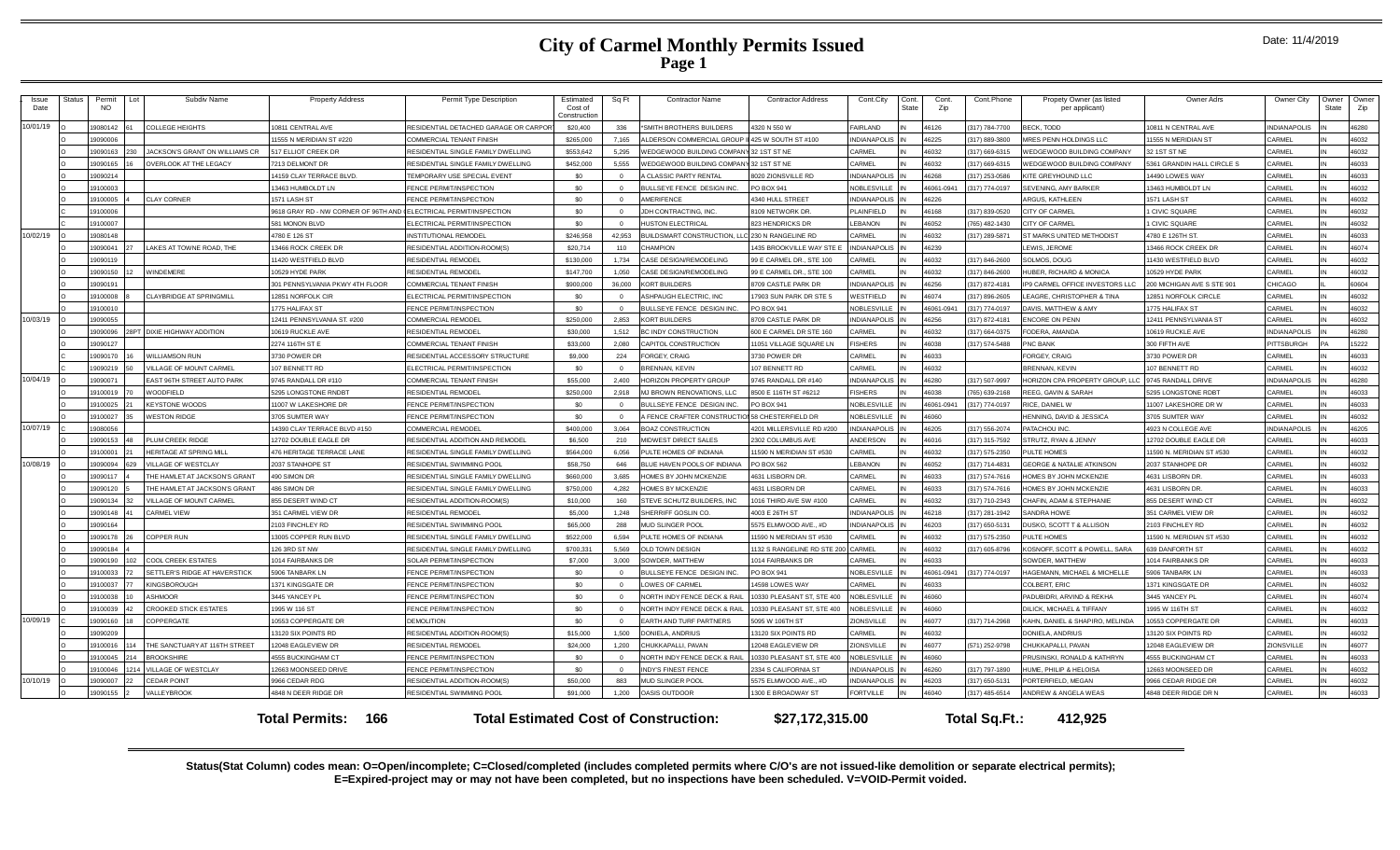|  | Date: 11/4/2019 |
|--|-----------------|
|--|-----------------|

| Issue<br>Date | <b>Status</b>                                                                                                               | Permit<br>NO. | Subdiv Name                           | <b>Property Address</b>               | Permit Type Description            | Estimated<br>Cost of<br>Construction | Sq Ft        | <b>Contractor Name</b>                    | <b>Contractor Address</b>    | Cont.City           | Cont.<br>State | Cont.<br>Zip | Cont.Phone     | Propety Owner (as listed<br>per applicant) | Owner Adrs                       | Owner City          | Owner<br><b>State</b> | Owner<br>Zip |
|---------------|-----------------------------------------------------------------------------------------------------------------------------|---------------|---------------------------------------|---------------------------------------|------------------------------------|--------------------------------------|--------------|-------------------------------------------|------------------------------|---------------------|----------------|--------------|----------------|--------------------------------------------|----------------------------------|---------------------|-----------------------|--------------|
| 10/10/19.     |                                                                                                                             | 9100042       | JORTH ALIGUSTA                        | 9799 MICHIGAN RD                      | <b>WALL SIGN PERMANENT</b>         | \$0                                  | 128          | <b>SIGNS UNLIMITED</b>                    | 801 MOUNT HERMON CHURCH      | <b>DURHAM</b>       | NC.            | 27705        |                | HIEF FINANCIAL SERVICES                    | 1589 WESTBURY PL                 | CARMEL              |                       | 46032        |
|               |                                                                                                                             | 100043        | <b>IORTH AUGUSTA</b>                  | 9799 MICHIGAN RD                      | <b>GROUND SIGN PERMANENT</b>       | \$0                                  | 43           | SIGNS UNLIMITED                           | 801 MOUNT HERMON CHURCI      | DURHAM              | NC.            | 27705        |                | HIEF FINANCIAL SERVICES                    | 1589 WESTBURY PL                 | CARMEL              |                       | 46032        |
|               |                                                                                                                             | 9100050       | <b>VOOD CREEK</b>                     | 11386 WOOD CREEK DR                   | <b>LECTRICAL PERMIT/INSPECTION</b> | \$0                                  | $\Omega$     | <b>GENESIS ELECTRICAL SERVICE</b>         | 21222 CUMBERLAND ROAD        | <b>IOBLESVILLE</b>  |                | 46062        |                | ADAR, RYAN & ANDREA BOUCHER                | 11386 WOODCREEK DF               | CARMEL              |                       | 46033        |
|               |                                                                                                                             | 9100051       | <b>BROOKSHIRE</b>                     | 4500 S SOMERSET WAY                   | ELECTRICAL PERMIT/INSPECTION       | \$0                                  | $\Omega$     | <b>DOWDY ELECTRIC</b>                     | 4302 S POST RD               | NDIANAPOLIS         |                | 46239        | (317) 255-1130 | ARAMORE, MATTHEW & EMILY                   | 4500 SOMERSET WAY S              | CARMEL              |                       | 46033        |
|               |                                                                                                                             | 9100052       |                                       | 13403 DITCH RD                        | LECTRICAL PERMIT/INSPECTION        | \$0                                  | $\Omega$     | <b>DOWDY ELECTRIC</b>                     | 1302 S POST RD               | NDIANAPOLIS         |                | 46239        | 317) 255-1130  | NEAL, ROBERT                               | 13403 DITCH RD                   | CARMEL              |                       | 46032        |
|               |                                                                                                                             | 9100053       | <b>/OODS AT SHELBORNE, THE</b>        | 3310 SPRUCE WOOD CT                   | FENCE PERMIT/INSPECTION            | \$0                                  | $\Omega$     | SELF OWNED BUSINESS                       | VORK DONE IN CLIENTS HOME    | <b>ARMEL</b>        |                |              |                | <b>MUDHAR, JASJIT</b>                      | 3310 SPRUCE WOOD CT              | CARMEL              |                       | 46032        |
|               |                                                                                                                             | 9100054       | <b>IATERFORD</b>                      | 3013 GORHAM CT                        | <b>ENCE PERMIT/INSPECTION</b>      | \$0                                  | $\Omega$     | GLIDDEN FENCE CO, INC                     | PO BOX 481                   | VESTFIELD           |                | 46074        | 317) 867-5140  | TANDARDI, PAT & MARYANN                    | 3013 GORHAM CT                   | CARMEL              |                       | 46033        |
| 10/11/19      |                                                                                                                             | 8200901       | <b>/OODS AT WILLIAMS CREEK. THE</b>   | 13775 COLDWATER DR                    | RESIDENTIAL SWIMMING POOL          | \$150.097                            | 3.000        | VICTORY SURFACES LLC                      | 6831 E. 32ND ST #300         | <b>VDIANAPOLIS</b>  |                | 46226        | 317) 842-7665  | ARRISON, MATT & TINA                       | 13775 COLDWATER DR               | <b>CARMEL</b>       |                       | 46032        |
|               |                                                                                                                             | 9090138       | <b>ADDLE CREEK</b>                    | 1425 ESPRIT DR                        | RESIDENTIAL ADDITION-ROOM(S)       | \$80,000                             | 1.452        | <b>BRADLEY, RICHARD E</b>                 | 425 ESPRIT DR                | ARMEL               |                | 46074        | 317) 696-2697  | RADLEY, RICHARD E & BRENDA A               | 1425 ESPRIT DF                   | CARMEL              |                       | 46074        |
|               |                                                                                                                             | 9090181       | <b>JACKSON'S GRANT ON WILLIAMS CR</b> | 12212 HOBBY HORSE DF                  | RESIDENTIAL SINGLE FAMILY DWELLING | \$983,786                            | 7.720        | WEDGEWOOD BUILDING COMPANY 32 1ST ST NE   |                              | ARMFI               |                | 46032        | (317) 669-6315 | VEDGEWOOD BUILDING COMPANY                 | 32 1ST ST NE                     | CARMEL              |                       | 46032        |
|               |                                                                                                                             | 9090216       | VERLOOK AT THE LEGACY                 | 7225 DELMONT DR                       | RESIDENTIAL SINGLE FAMILY DWELLING | \$523,000                            | 4.029        | DREES HOMES                               | 900 E 96TH ST                | NDIANAPOLIS         |                | 46270        |                | OREES HOMES                                | 900 E 96TH ST                    | <b>INDIANAPOLIS</b> |                       | 46240        |
|               |                                                                                                                             | 9100055       | <b>ILSON'S VILLAGE</b>                | 815 COLLEGE WAY                       | <b>FENCE PERMIT/INSPECTION</b>     | \$0                                  | $\mathbf{0}$ | <b>FPI</b>                                | 6341 MARTIN LUTHER KING BL   | <b>INDIANAPOLIS</b> |                | 46203        |                | <b>GRAY, TAWNI</b>                         | 815 COLLEGE WAY                  | CARMEL              |                       | 46032        |
| 10/14/19      |                                                                                                                             | 9090097       |                                       | 1150 W 116 ST                         | RESIDENTIAL REMODEL                | \$50,000                             |              | 1.250 MATT CHALFANT CONSTRUCTION          | 1150 W 116TH ST              | ARMEI               |                | 46032        | 812) 944-7281  | 150 W 116 LLC                              | 1150 W 116TH ST                  | ARMEL               |                       | 46032        |
|               |                                                                                                                             | 9090139       |                                       | 501 PENNSYLVANIA PKWY#100             | OMMERCIAL TENANT FINISH            | \$157,800                            | 14.382       | CAPITOL CONSTRUCTION                      | 1051 VILLAGE SQUARE LN       | <b>ISHERS</b>       |                | 16038        | 317) 574-5488  | <b>IRTUAL MARKETING STRATEGIES</b>         | 501 PENNSYLVANIA PKWY #100       | NDIANAPOLIS         |                       | 46280        |
|               |                                                                                                                             | 9090140       |                                       | 550 CONGRESSIONAL BLVD #200           | OMMERCIAL TENANT FINISH            | \$21,200                             | 1.090        | CAPITOL CONSTRUCTION                      | 1051 VILLAGE SQUARE LN       | <b>ISHERS</b>       |                | 46038        | 317) 574-5488  | 50 REI PERENNIAL, LLC                      | 1711 N PENNSYLVANIA ST #200      | CARMEL              |                       | 46032        |
|               |                                                                                                                             | 9090156       | <b>/ALLEYBROOK</b>                    | 4848 N DEER RIDGE DR                  | RESIDENTIAL ACCESSORY STRUCTURE    | \$58,940                             | 630          | <b>OASIS OUTDOOR</b>                      | 1300 E BROADWAY ST           | ORTVILLE            |                | 46040        | (317) 485-6514 | <b>INDREW &amp; ANGELA WEAS</b>            | 4848 DEER RIDGE DR N             | CARMEL              |                       | 46033        |
|               |                                                                                                                             | 9090180       | VIAN GLEN                             | 14378 AVIAN WAY                       | RESIDENTIAL PORCH ADDITION         | \$34,900                             | 95           | CASE DESIGN/REMODELING                    | 99 E CARMEL DR., STE 100     | ARMEL               |                | 46032        | 317) 846-2600  | AMPBELL, ROBERT & SUSAN                    | 14378 AVIAN WAY                  | CARMEL              |                       | 46033        |
|               |                                                                                                                             | 9090202       | <b>/OODSIDE AT WEST CLAY</b>          | 13722 SOUNDVIEW PLACE                 | RESIDENTIAL SINGLE FAMILY DWELLING | \$450,000                            | 3.046        | DAVID WEEKLEY HOMES                       | 310 NORTH MERIDIAN STREE     | NDIANAPOLIS         |                | 46260        | 317) 669-8500  | AVID WEEKLEY HOMES                         | 3310 NORTH MERIDIAN STREET, STE. | <b>INDIANAPOLIS</b> |                       | 46260        |
|               |                                                                                                                             | 9090204       |                                       | 13819 DITCH RD                        | RESIDENTIAL REMODEL                | \$35,000                             | 6,540        | PEDIGO, MICHAEL                           | 3819 DITCH RD                | ARMFI               |                | 46032        | 317) 417-3236  | EDIGO, MICHAEL                             | 13819 DITCH RD                   | ARMEL               |                       | 46032        |
|               |                                                                                                                             | 100029        | MOFFITT FARM AT PRAIRIE VIEW          | 5925 TALL TIMBER RUN                  | RESIDENTIAL SWIMMING POOL          | \$70,000                             | 1.216        | POOLS OF FUN                              | <b>8891 CLARK CREEK ROAD</b> | LAINFIELD           |                | 46168        | 317) 714-3495  | ARLISLE, SARA & CHRIS                      | 5925 TALL TIMBER RUN             | ARMEI               |                       | 46033        |
|               |                                                                                                                             | 9100031       | <b>/OODSIDE AT WEST CLAY</b>          | 13683 SOUNDVIEW PLACE                 | RESIDENTIAL SINGLE FAMILY DWELLING | \$490,000                            | 5,691        | DAVID WEEKLEY HOMES                       | 310 NORTH MERIDIAN STREE     | VDIANAPOLIS         |                | 16260        | 317) 669-8500  | AVID WEEKLEY HOMES                         | 3310 NORTH MERIDIAN STREET, STE  | <b>INDIANAPOLIS</b> |                       | 46260        |
| 10/15/19      |                                                                                                                             | 9090109       | IORDAN WOODS                          | 11020 TIMBER LN                       | RESIDENTIAL SINGLE FAMILY DWELLING | \$580,000                            | 5.615        | SOBCZAK CONSTRUCTION SEVICE 216 JERSEY ST |                              | VESTFIELD           |                | 46074        | 317) 844-9576  | <b>ILIRPHY, MARY &amp; ANTHONY</b>         | 1020 TIMBER LN                   | ARMEL               |                       | 46032        |
|               |                                                                                                                             | 9090147       | ACKSON'S GRANT ON WILLIAMS CR         | 522 DICKSON LANE                      | RESIDENTIAL SINGLE FAMILY DWELLING | \$646,557                            | 6.130        | OLD TOWN DESIGN                           | 132 S RANGELINE RD STE 20    | <b>ARMEL</b>        |                | 46032        | 317) 605-8796  | ANSEN, ERIK & KIMBERLY                     | 6957 OAK LN                      | <b>INDIANAPOLIS</b> |                       | 46220        |
|               |                                                                                                                             | 9090166       | <b>IERITAGE AT SPRING MILL</b>        | 11222 HERITAGE VIEW LANE              | RESIDENTIAL REMODEL                | \$35,405                             | 345          | MIDWEST PROPERTY LOGISTICS                | 15381 STONY CREEK WAY        | <b>IOBLESVILLE</b>  |                | 46060        | 317) 427-8143  | CHICK, ROBERT                              | 1222 HERITAGE VIEW LN            | CARMEL              |                       | 46032        |
|               |                                                                                                                             | 3020909       | NFWARK                                | 132 SHOSHONE DR                       | RESIDENTIAL SINGLE FAMILY DWELLING | \$750,000                            | 4.990        | SIGMA BUILDERS, LLC                       | <b>1630 LISBORN DRIVE</b>    | ARMEL               |                | 46032        |                | FRANKLIN, JEFF AND MEGAN                   | 8901 RIVER CROSSING BLVD.        | NDIANAPOLIS         |                       | 46240        |
|               |                                                                                                                             | 9090212       |                                       | 145 ELM ST #150                       | OMMERCIAL TENANT FINISH            | \$114,650                            | 2.311        | CAPITOL CONSTRUCTION                      | 1051 VILLAGE SQUARE LN       | <b>ISHERS</b>       |                | 46038        | 317) 574-5488  | ARMEL REDEVELOPMENT AUTHORITY              | Y 30 W MAIN ST #220              | CARMEL              |                       | 46032        |
|               |                                                                                                                             | 9100073       |                                       | 313 E CARMEL DR                       | <b>EMPORARY USE SPECIAL EVENT</b>  | \$0                                  | $\Omega$     | A CLASSIC PARTY RENTAL                    | <b>8020 ZIONSVILLE RD</b>    | NDIANAPOLIS         |                | 46268        | 317) 253-0586  | & J LAND HOLDINGS LLC                      | 313 CARMEL DR B                  | CARMEI              |                       | 46032        |
|               |                                                                                                                             | 9100081       | ONGRIDGE ESTATES                      | 14015 WILMUTH DR                      | FENCE PERMIT/INSPECTION            | \$0                                  | $\Omega$     | BULLSEYE FENCE DESIGN INC.                | PO BOX 941                   | <b>VOBLESVILLE</b>  |                | 46061-094    | 317) 774-0197  | HUEY, BENJAMIN & ALISON                    | 14015 WILMUTH DR                 | CARMEI              |                       | 46074        |
|               |                                                                                                                             | 9100082       |                                       | 4747 E 106TH - SW CORNER 106TH & GRAY | ELECTRICAL PERMIT/INSPECTION       | \$0                                  | $\Omega$     | LONG'S ELECTRIC                           | <b>902 HAWTHORN PARK DR</b>  | <b>NDIANAPOLIS</b>  |                | 46220        | 317) 356-2455  | <b>IARATHON ASHLAND PETROLEUM LI</b>       | 539 MAIN ST S                    | <b>FINDLAY</b>      |                       | 45840        |
|               |                                                                                                                             | 9100085       | LARIDGE FARM                          | 1309 N CLARIDGE WAY                   | <b>ENCE PERMIT/INSPECTION</b>      | \$0                                  | $\Omega$     | BULLSEYE FENCE DESIGN INC.                | PO BOX 941                   | <b>IOBLESVILLE</b>  |                | 46061-0941   | 317) 774-0197  | IEFENDORF, ANDREW & MEGAN                  | 1309 N CLARIDGE WAY              | CARMEL              |                       | 46032        |
|               |                                                                                                                             | 9100086       |                                       | 2802 W 96 ST                          | ENCE PERMIT/INSPECTION             | \$0                                  | $\Omega$     | BULLSEYE FENCE DESIGN INC.                | O BOX 941                    | <b>IOBLESVILLE</b>  |                | 16061-0941   | 317) 774-0197  | ONS. REBECCA                               | 2802 W 96TH ST                   | <b>NDIANAPOLIS</b>  |                       | 46268        |
|               |                                                                                                                             | 100089        |                                       | 5320 E 126 ST                         | <b>FNCF PERMIT/INSPECTION</b>      | \$0                                  | $\Omega$     | HITTLE CONSTRUCTION                       | 7466 WASHINGTON ST           | VESTFIELD           |                | 46074        | 317) 896-9073  | <b>AGGART, ARTHUR</b>                      | 5320 E 126TH ST                  | <b>ARMEL</b>        |                       | 46033        |
| 10/16/19      |                                                                                                                             | 908004        |                                       | 591 MONON BLVD                        | COMMERCIAL SWIMMING POOL           | \$95,000                             | 1.250        | *TERRY POOL CO, INC                       | 0350 N MICHIGAN RD           | ARMEL               |                | 16032        | 317) 872-2502  | <b>IIDTOWN CARMEL CAPITAL</b>              | 3755 E 82ND ST #700              | <b>NDIANAPOLIS</b>  |                       | 46240        |
|               |                                                                                                                             | 9090011       | COOL CREEK NORTH                      | 1540 WHITE ASH DR                     | RESIDENTIAL REMODE                 | \$85,000                             | 2.829        | <b>CUSTOM LIVING INC</b>                  | 5335 WINTHROP AVE            | NDIANAPOLIS         |                | 46220        | (317) 626-7393 | RICKSON, JON AND TERESA                    | 1540 WHITE ASH DR                | CARMEL              |                       | 46033        |
|               |                                                                                                                             | 9090201       | <b>SHADOW WOOD</b>                    | 14482 CARLOW RUN                      | RESIDENTIAL SINGLE FAMILY DWELLING | \$410,000                            | 4.224        | PULTE HOMES OF INDIANA                    | 1590 N MERIDIAN ST #530      | ARMEL               |                | 46032        | (317) 575-2350 | <b>ULTE HOMES</b>                          | 11590 MERIDIAN ST N #530         | CARMEL              |                       | 46032        |
|               |                                                                                                                             | 9090203       |                                       | 800 E 104 ST                          | RESIDENTIAL REMODEL                | \$21,171                             | 300          | MICHAELIS CORPORATION                     | 2601 E 56TH ST               | NDIANAPOLIS         |                | 46220        | 317) 251-1935  | <b>ESNER, LARRY</b>                        | 800 E. 104TH ST                  | NDIANAPOLIS         |                       | 46280        |
|               |                                                                                                                             | 9090210       | <b>LAY CORNER</b>                     | 1514 MAIRN AVE                        | RESIDENTIAL SINGLE FAMILY DWELLING | \$200,000                            | 5.054        | LENNAR HOMES OF INDIANA, INC              | 9025 N RIVER RD              | <b>VDIANAPOLIS</b>  |                | 46240        | 317) 659-3256  | <b>ENNAR HOMES</b>                         | 9025 N RIVER ROAD                | <b>NDIANAPOLIS</b>  |                       | 46240        |
|               |                                                                                                                             | 9100018       | HE MEADOWS AT THE LEGACY              | 14104 KNIGHTSTOWN WEST DR             | RESIDENTIAL REMODEL                | \$27,300                             | 1.000        | CHACALTANA, HUGO & RIVERA,                | 14104 KNIGHTSTOWN DR W       | ARMEL               |                | 16033        | 317) 601-7515  | HACALTANA, HUGO & RIVERA, VIVIAN           | 14104 KNIGHTSTOWN DR W           | CARMEL              |                       | 46033        |
|               |                                                                                                                             | 9100040       |                                       | 10603 N MERIDIAN ST                   | COMMERCIAL TENANT FINISH           | \$500,000                            | 2,877        | CATALYST CONSTRUCTON MGT                  | 158 E 65TH ST                | NDIANAPOLIS         |                | 46220        | 317) 579-1555  | ORNERSTONE COMPANIES, INC.                 | 3755 E. 82ND ST. #270            | <b>INDIANAPOLIS</b> |                       | 46240        |
|               |                                                                                                                             | 9100091       | CHERRY CREEK ESTATES                  | 13964 WASHITA CT                      | FENCE PERMIT/INSPECTION            | \$0                                  | $\Omega$     | BULLSEYE FENCE DESIGN INC.                | PO BOX 941                   | <b>NOBLESVILLE</b>  |                | 46061-094    | 317) 774-0197  | MAIN, ADAM & JACLYN                        | 13964 WASHITA CT                 | CARMEL              |                       | 46033        |
| 10/17/19      |                                                                                                                             | 9100097       | <b>/ILLAGE OF WESTCLAY</b>            | 1749 BEAUFAIN ST                      | FENCE PERMIT/INSPECTION            | \$0                                  | $\Omega$     | ARTISAN HOMES, INC.                       | 7445 E 400 N                 | ROWNSBURG           |                | 46112        | 317) 852-7310  | TRNAD, ANDREW & RENEE                      | 1749 BEAUFAIN STREET             | CARMEL              |                       | 46032        |
| 10/18/19      |                                                                                                                             | 9090074       |                                       | 1721 W 116 ST                         | RESIDENTIAL ACCESSORY STRUCTURE    | \$350,000                            | 1,615        | <b>HOSS BUILDING GROUP</b>                | 1825 BROADWAY ST             | NDIANAPOLIS         |                | 16236        | 317) 823-9788  | <b>RSAY, JAMES</b>                         | 1721 W 116TH ST                  | CARMEL              |                       | 46032        |
|               |                                                                                                                             | 9090198       | <b>IOFFITT FARM AT PRAIRIE VIEW</b>   | 5895 WILLIAM CONNER WAY               | RESIDENTIAL REMODEL                | \$348,000                            | 6.844        | CARRINGTON HOMES. INC                     | 8250 N 600 W                 | <b>ICCORDSVILLE</b> |                | 16055        | 317) 336-8002  | URAWSKI, BRIAN & JEANNIE                   | 5895 WILLIAM CONNER WAY          | ARMEL               |                       | 46033        |
|               |                                                                                                                             | 9090217       | AMDEN WALK                            | 2712 SILVER OAKS DR                   | RESIDENTIAL SINGLE FAMILY DWELLING | \$650,000                            | 6.504        | WILSON, STEVEN A. INC.                    | PO BOX 649                   | ARMFI               |                | 46082        | 317) 846-2555  | <b>ILSON, STEVEN A. INC.</b>               | PO BOX 649                       | <b>CARMEL</b>       |                       | 46082        |
|               |                                                                                                                             | 9100017       | HE SANCTUARY AT 116TH STREET          | 11997 SPARROW HAWK PL                 | RESIDENTIAL DECK ADDITION          | \$18,000                             | 442          | <b>GRIMME, JOHN</b>                       | 4914 AUSTIN TR               | <b>IONSVILLE</b>    |                | 16077        | 317) 670-1036  | <b>IA, WILLIAM &amp; BEVERLY</b>           | 1997 SPARROW HAWK PL             | ZIONSVILLI          |                       | 46077        |
|               |                                                                                                                             | 9100065       |                                       | 1300 W 106 ST                         | RESIDENTIAL REMODEL                | \$150,000                            | 371          | ARTISAN HOMES, INC                        | 7445 E 400 N                 | <b>BROWNSBURG</b>   |                | 46112        | 317) 852-7310  | <b>IICHAEL S &amp; JANE K MAURER</b>       | 1300 106TH ST W                  | <b>CARMEL</b>       |                       | 46032        |
|               |                                                                                                                             | 9100113       | THE GROVE AT THE LEGACY               | 14236 COMMUNITY DR                    | ELECTRICAL PERMIT/INSPECTION       | \$0                                  | $\Omega$     | <b>UMINAIRE SERVICE</b>                   | 0652 DEANDRA DR              | <b>IONSVILLE</b>    |                | 16077        | 317) 808-7010  | M DEVELOPMENT HOLDINGS, LLC                | 168 WEST CARMEL DR               | CARMEL              |                       | 46032        |
|               |                                                                                                                             | 9100114       | <b>CEDAR POINT</b>                    | 9625 CEDAR POINT DR                   | ELECTRICAL PERMIT/INSPECTION       | \$0                                  |              | GENESIS ELECTRICAL SERVICER               | 21222 CUMBERLAND RD          | <b>JOBLESVILLE</b>  |                | 16062        | 317) 708-7000  | <b>EDAR POINT HOA</b>                      | 625 CEDAR POINT DR               | CARMEL              |                       | 46032        |
|               | 166<br><b>Total Estimated Cost of Construction:</b><br>\$27,172,315.00<br>Total Sq.Ft.:<br>412.925<br><b>Total Permits:</b> |               |                                       |                                       |                                    |                                      |              |                                           |                              |                     |                |              |                |                                            |                                  |                     |                       |              |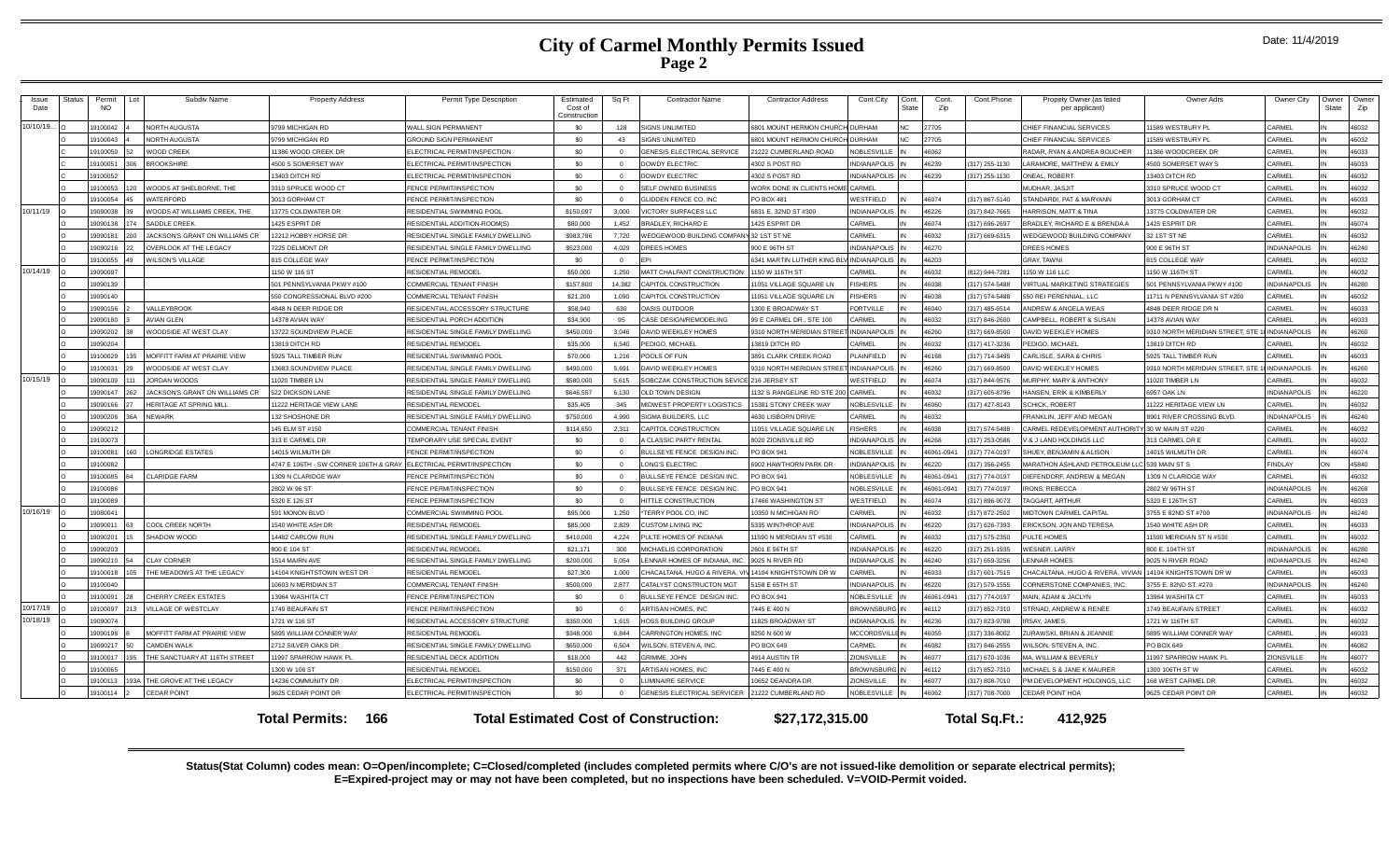|  | Date: 11/4/2019 |
|--|-----------------|
|--|-----------------|

| Issue<br>Date | Status | Permit<br>Lot<br><b>NO</b> | Subdiv Name                    | <b>Property Address</b>                      | Permit Type Description                                                   | Estimateo<br>Cost of<br>Construction | Sq Ft    | Contractor Name                                       | <b>Contractor Address</b>                       | Cont.City                         | Cont.<br>State | Cont.<br>Zip   | Cont.Phone                       | Propety Owner (as listed<br>per applicant)        | Owner Adr                                      | Owner City              | Owner<br><b>State</b> | Owner<br>Zip   |
|---------------|--------|----------------------------|--------------------------------|----------------------------------------------|---------------------------------------------------------------------------|--------------------------------------|----------|-------------------------------------------------------|-------------------------------------------------|-----------------------------------|----------------|----------------|----------------------------------|---------------------------------------------------|------------------------------------------------|-------------------------|-----------------------|----------------|
| 10/18/19      |        | 19100116                   | BRIAR LANE ESTATES             | 3465 TAHOE RD                                | FENCE PERMIT/INSPECTION                                                   | \$0                                  |          | <b>FLE OWNED BUSINESS</b>                             | <b>VORK DONE IN CLIENTS HOME CARMEL</b>         |                                   |                |                |                                  | ADDI FMAN. JEREMY & EMILY                         | 3465 TAHOE RD                                  | CARMEL                  |                       | 46032          |
|               |        | 19100117                   |                                | 5766 MEADOWLARK PL                           | FENCE PERMIT/INSPECTION                                                   | \$0                                  |          | ULLSEYE FENCE DESIGN INC.                             | PO BOX 941                                      | <b>VOBLESVILLE</b>                |                | 46061-0941     | (317) 774-0197                   | PIEDMONTE, RAYMOND & JANET                        | 5766 MEADOWLARK PI                             | CARMEL                  |                       | 46033          |
|               |        | 19100118                   | UNRISE ON THE MONON            | 1504 EVENSTAR BLVD                           | FENCE PERMIT/INSPECTION                                                   | \$0                                  | $\Omega$ | ULLSEYE FENCE DESIGN INC.                             | O BOX 941                                       | NOBI FSVILLE                      |                | 46061-0941     | (317) 774-0197                   | <b>HRISOMALOS EMILY</b>                           | 1504 EVENSTAR BLVD                             | INDIANAPOLIS            |                       | 46280          |
| 10/21/19      |        | 19090020                   | CHAPMAN'S CLAIM AT PRAIRIE VIE | 5957 HEATON PASS                             | RESIDENTIAL DECK ADDITION                                                 | \$15,000                             | 450      | <b>IETZGER, COLIN</b>                                 | 1841 PEBBLE BROOK LANE                          | <b>ARMEL</b>                      |                | 46033          |                                  | <b>BARCUS, GREG</b>                               | 5957 HEATON PASS                               | CARMEL                  |                       | 46033          |
|               |        | 19090061                   | OHNSON ADDITION                | 136 YORK DR                                  | <b>ESIDENTIAL REMODE</b>                                                  | \$60,000                             | 1.887    | <b>ARNEST EVER AFTER LLC</b>                          | 255 E 91ST ST                                   | <b>NDIANAPOLIS</b>                |                | 46240          | 317) 372-1006                    | ARCWOOD CAPITAL LLC                               | 90 CLIFDEN POND RD                             | ZIONSVILLE              |                       | 46077          |
|               |        | 19090145                   | <b>NOODLANDS, THE</b>          | 3637 BRAEWICK PI                             | RESIDENTIAL ADDITION-ROOM(S)                                              | \$54,299                             | 256      | HAMPION                                               | 435 BROOKVILLE WAY STE E                        | <b>INDIANAPOLIS</b>               |                | 46239          |                                  | PLILEY ROBERT                                     | 3637 BRAEWICK PI                               | CARMEL                  |                       | 46033          |
|               |        | 19090162                   |                                | 10201 N ILLINOIS ST                          | COMMERCIAL REMODEL                                                        | \$230,000                            | 4.918    | UFFER CONSTRUCTION                                    | 860 E. 25TH ST. #E                              | <b>INDIANAPOLIS</b>               |                | 46218          | (317) 407-7216                   | <b>VIRTU INVESTMENTS</b>                          | 403 MAGEE AVE                                  | MILL VALLEY             |                       | 94941          |
|               |        | 19090187                   | JORDAN WOODS                   | 11102 TIMBER LN                              | <b>LECTRICAL PERMIT/INSPECTION</b>                                        | \$0                                  |          | <b>RYE ELECTRIC</b>                                   | 403 E US HWY 36                                 | <b>VON</b>                        |                | 46123          | (317) 271-1099                   | CREW, PAM                                         | 11102 TIMBER LN                                | ARMEL                   |                       | 46032          |
|               |        | 19090188                   |                                | 9750 GRAY RD                                 | COMMERCIAL REMODEL                                                        | \$2,200,000                          | 17,934   | <b>D. FARRELL CONSTRUCTION</b>                        | 530 STAGHORN CT                                 | <b>LPHARETTA</b>                  |                | 30004          | (770) 754-3110                   | CARMAX                                            | 12800 TUCKAHOE CREEK PKWY                      | RICHMOND                |                       | 46280          |
|               |        | 19090207                   | <b>CLAY CORNER</b>             | 1508 MAIRN AVE                               | RESIDENTIAL SINGLE FAMILY DWELLING                                        | \$200,000                            | 5.958    | ENNAR HOMES OF INDIANA, IN                            | 025 N RIVER RD                                  | <b>INDIANAPOLIS</b>               |                | 46240          | (317) 659-3256                   | <b>ENNAR HOMES</b>                                | 9025 N RIVER ROAD                              | <b>NDIANAPOLIS</b>      |                       | 46240          |
|               |        | 19100127                   | <b>KINGSWOOD</b>               | 5079 HUNTINGTON DR                           | ELECTRICAL PERMIT/INSPECTION                                              | \$0                                  |          | <b>EFORMATION ELECTRIC</b>                            | 501 OAK BLVD S DR                               | GREENFIELD                        |                | 46140          | (317) 643-1952                   | ARNOLD, TONY                                      | 5079 HUNTINGTON DR                             | CARMEL                  |                       | 46033          |
| 10/22/19      |        | 19080126                   | HE SANCTUARY AT 116TH STREET   | 11922 MANNINGS PASS                          | RESIDENTIAL REMODE                                                        | \$43,000                             | 1.540    | <b>GRAE CUSTOM BUILDERS, LLC</b>                      | 1922 MANNING PASS                               | ZIONSVILLE                        |                | 46077          | (765) 744-9485                   | RONEY, RYAN                                       | 11922 MANNING PASS                             | <b>ZIONSVILLE</b>       |                       | 46077          |
|               |        | 19090039                   | HE HAMLET AT JACKSON'S GRANT   | 12094 SIGILLARY WAY                          | RESIDENTIAL SINGLE FAMILY DWELLING                                        | \$550,000                            | 3.685    | <b>IOMES BY MCKENZIE</b>                              | 4631 LISBORN DR                                 | CARMEL                            |                | 46033          | (317) 574-7616                   | <b>HOMES BY JOHN MCKENZIE</b>                     | 4631 LISBORN DR.                               | CARMEL                  |                       | 46033          |
|               |        | 19100020<br>224            | ACKSON'S GRANT ON WILLIAMS CR  | <b>496 ELLIOT CREEK DR</b>                   | RESIDENTIAL SINGLE FAMILY DWELLING                                        | \$600,000                            | 3.823    | <b>IOMES BY MCKENZIE</b>                              | 4631 LISBORN DR                                 | CARMEL                            |                | 46033          | (317) 574-7616                   | <b>HOMES BY MCKENZIE</b>                          | 4631 LISBORN DR                                | CARMEL                  |                       | 46032          |
|               |        | 19100021                   | RIDGE AT HAYDEN RUN. THE       | 13782 PIAZZA CT                              | RESIDENTIAL REMODE                                                        | \$21,000                             | 1.600    | <b>EMAK ESTATES, LLC</b>                              | 4442 EVERGREEN TRL                              | CARMEL                            |                | 46074          | (317) 657-6814                   | RATH, NIHAR & MISHRA, DIPIKA                      | 13782 PIAZZA CT                                | CARMEI                  |                       | 46074          |
|               |        | 19100048                   | HADOW WOOD                     | 2605 LACEWOOD CT                             | RESIDENTIAL SINGLE FAMILY DWELLING                                        | \$437,000                            | 5.975    | ULTE HOMES OF INDIANA                                 | 1590 N MERIDIAN ST #530                         | <b>ARMEL</b>                      |                | 46032          | (317) 575-2350                   | PULTE HOMES                                       | 11590 MERIDIAN ST N #530                       | CARMEI                  |                       | 46032          |
|               |        | 19100067                   | <b>HELBOURNE ESTATES</b>       | 12898 PONTELL PL                             | RESIDENTIAL SWIMMING POOL                                                 | \$80,000                             | 2.347    | OOI S OF FUN                                          | <b>8891 CLARK CREEK ROAD</b>                    | PLAINFIELD                        |                | 46168          | (317) 714-3495                   | PERKINS, BRANDON J & LYNN M                       | 12898 PONTELL PI                               | CARMEI                  |                       | 46074          |
|               |        | 19100079                   |                                | 11450 N MERIDIAN ST #212                     | ELECTRICAL PERMIT/INSPECTION                                              | \$0                                  | $\Omega$ | <b>RICK AND TAYLOR ELECTRIC</b>                       | 801 N MADISON AVE                               | <b>GREENWOOD</b>                  |                | 46227          | (317) 760-7607                   | FIDELITY MERIDIAN LLC                             | 602 CAPITOL N ST                               | INDIANAPOLIS            |                       | 46204          |
|               |        | 19100123                   | <b>WESTMONT</b>                | 13980 PINTO DR                               | <b>LECTRICAL PERMIT/INSPECTION</b>                                        | \$0                                  |          | <b>ENESIS ELECTRICAL SERVICER</b>                     | 1222 CUMBERLAND RD                              | NOBLESVILLE                       |                | 46062          | (317) 708-7000                   | PIRONE, MICHAEL & JACQUELINE                      | 13980 PINTO DR                                 | CARMEL                  |                       | 46032          |
| 10/23/19      |        | 19090130                   | <b>ROOKED STICK ESTATES</b>    | 2091 ST ANDREWS CIR                          | RESIDENTIAL ADDITION AND REMODEL                                          | \$300,000                            | 1.063    | NEW GENERATION HOMES LLC                              | 7406 TILLER CT #800                             | <b>NESTFIELD</b>                  |                | 46074          | (317) 440-5952                   | ROBERT HICKS                                      | 2091 ST ANDREWS CIR                            | CARMEL                  |                       | 46032          |
|               |        | 19100022                   | ARKWOOD CROSSING               | 280 96TH ST E #350                           | COMMERCIAL TENANT FINISH                                                  | \$133,824                            | 2.935    | LDERSON COMMERCIAL GROUP I                            | 25 W SOUTH ST #100                              | <b>INDIANAPOLIS</b>               |                | 46225          | (317) 889-3800                   | PARKWOOD 1                                        | 250 E 96TH ST                                  | <b>NDIANAPOLIS</b>      |                       | 46240          |
|               |        | 19100026                   | AKES AT HAZEL DELL, THE        | 5873 HOLLYTHORN PI                           | RESIDENTIAL PORCH ADDITION                                                | \$50,000                             | 520      | <b>BOVE AND BEYOND</b>                                | 9865 MOONTOWN RD                                | <b>NESTFIELD</b>                  |                | 46012          | 317) 867-5230                    | VILEY, JAMES G III & KIMBERLY S                   | 5873 HOLLYTHORN PI                             | CARMEI                  |                       | 46033          |
|               |        | 19100041                   | SHMOOF                         | 3553 ROSENDALE DR                            | RESIDENTIAI REMODEI                                                       | \$35,000                             | 1,500    | EIVA'S BROTHERS HANDYMEN                              | 2819 MINOR CT                                   | <b>INDIANAPOLIS</b>               |                | 46268          | (317) 654-6669                   | SONGIRKAR, SUSHI                                  | 3553 ROSENDALE DR                              | CARMEI                  |                       | 46074          |
|               |        | 19100044                   | <b>INDSOR GROVE</b>            | 10574 ELIZABETH CT                           | RESIDENTIAL SWIMMING POOL                                                 | \$140,000                            | 2,000    | APEHART LANDSCAPE AND DES                             | 070 CASTLETON RD                                | <b>INDIANAPOLIS</b>               |                | 46250          | (317) 439-0778                   | OSHI, SAPNA                                       | 10574 ELIZABETH CT                             | CARMEL                  |                       | 46032          |
|               |        | 19100057                   | <b>NOODFIELD</b>               | 14130 WILLIAMSBURG DR                        | RESIDENTIAL SWIMMING POOL                                                 | \$75,000                             | 1.250    | ERMA POOLS                                            | 5245 ELMWOOD AVE                                | <b>INDIANAPOLIS</b>               |                | 46203          | (317) 782-9956                   | RCHTERBERG, RYAN                                  | 14130 WILLIAMSBURG DR                          | CARMEL                  |                       | 46033          |
|               |        | 19100060                   |                                | 13430 MERIDIAN ST N                          | COMMERCIAL REMODEL                                                        | \$57,810                             | 1,272    | <b>UILDSMART CONSTRUCTION, L</b>                      | C 230 N RANGELINE RD                            | ARMEL                             |                | 46032          | (317) 289-5871                   | <b>LHRET ASCENSION SV LLC</b>                     | 8402 HARCOURT RD #420                          | <b>NDIANAPOLIS</b>      |                       | 46260          |
|               |        | 19100143                   | VOODI AND GREEN                | 11329 MOSS DR                                | <b>LECTRICAL PERMIT/INSPECTION</b>                                        | SO.                                  | $\Omega$ | <b>ENESIS ELECTRICAL SERVICER</b>                     | 1222 CUMBERLAND RD                              | NOBLESVILLE                       |                | 46062          | (317) 708-7000                   | <b>EONARD, RICHARD</b>                            | 11329 MOSS DR                                  | CARMEL                  |                       | 46033          |
| 10/24/19      |        | 19090133<br>19090199       | CAROLINA COMMONS               | 10801 N MICHIGAN RD #240<br>3963 CHADWICK DI | COMMERCIAL REMODEL                                                        | \$327,258<br>\$200,000               | 2,701    | ANNESTELLAS BUILDING CORP<br>TORY CLISTOM DEVELOPMENT | 18-2 SOUTH SWING RD<br>445 KEYSTONE CROSSING #2 | GREENSBORC<br><b>INDIANAPOLIS</b> |                | 27409          | (336) 668-7228                   | <b>HART HEALTHCARE</b><br><b>MORGAN DAVID</b>     | 191 N WACKER DR #2500                          | CHICAGO<br>CARMEL       |                       | 60606          |
|               |        |                            |                                |                                              | RESIDENTIAL ATTACHED GARAGE OR CARPOR                                     |                                      | 1.200    |                                                       |                                                 |                                   |                | 46240          | (317) 710-2837                   |                                                   | 3963 CHADWICK DR                               |                         |                       | 46033          |
|               |        | 19090211                   | SPRINGMILL STREAMS             | 13074 BRIGHTON AVE                           | RESIDENTIAL ADDITION-ROOM(S)                                              | \$80,000                             | 792      | <b>REMIER RENOVATION</b>                              | <b>21 WINONA DR</b>                             | <b>ARMEL</b>                      |                | 46032          | (317) 374-9091                   | SAPP, CHRIS & AMANDA                              | 13074 BRIGHTON AVE                             | CARMEL                  |                       | 46032          |
|               |        | 19100056                   | ACKSON'S GRANT ON WILLIAMS CR  | 1180 WESTVALE DR                             | RESIDENTIAL SINGLE FAMILY DWELLING                                        | \$1,360,000                          | 9.347    | <b>XECUTIVE HOMES REMODEL</b>                         | 010 THIRD AVE SW. STE 202                       | <b>ARMEL</b>                      |                | 46032          | (317) 843-2740                   | VAIR, GIRISH & JENNIFER                           | 10638 KNIGHT DR<br>650 E CARMEL DR             | CARMEL<br>CARMEL        |                       | 46032          |
|               |        | 19100076                   |                                | 650 E CARMEL DR - CELL TOWER                 | COMMERCIAL CELL TOWER                                                     | \$25,000                             | 100      | RICSSON FIELD SERVICE                                 | 221 S FRANKI IN RD #650                         | <b>INDIANAPOLIS</b>               |                | 46219          | (217) 722-5381                   | <b>VETWORK CAPITAL LLC</b>                        |                                                |                         |                       | 46032          |
| 10/25/19      |        | 19090174                   | LAURELWOOD                     | 1009 LAURELWOOD                              | RESIDENTIAL ATTACHED GARAGE OR CARPO                                      | \$102,000                            | 1.202    | ONES BUILDING GROUP                                   | P.O. BOX 3741                                   | <b>ARMEL</b>                      |                | 46082          | (317) 538-0887                   | ROTH, STEVE                                       | 5257 CHEYENNE MOON                             | CARMEL                  |                       | 46033          |
| 10/28/19      |        | 19100144<br>19050196       |                                | 10800 N MICHIGAN RD<br>13893 N DITCH RD      | TEMPORARY USE CONSTRUCTION FACILITY<br>RESIDENTIAL SINGLE FAMILY DWELLING | \$0<br>\$260,000                     | 3.392    | CHWEIGER CONSTRUCTION<br>HELIER HOMES LLO             | 3300 TROOST AVE<br>245 CORAL SPRINGS DR         | KANSAS CITY<br>CICERO             | MO             | 64131<br>46033 | (816) 523-5875<br>(317) 518-2993 | <b>VOTTINGHAM, LLC</b><br>SIMPSON, HAROLD & VICKI | 10650 N MICHIGAN RD<br>15253 AMERICAN LOTUS DR | ZIONSVILLE<br>WESTFIELD |                       | 46077<br>46074 |
|               |        | 19100032<br>52             | <b>CLAY CORNER</b>             | 1502 MAIRN AVE                               | RESIDENTIAL SINGLE FAMILY DWELLING                                        | \$200,000                            | 6.161    | ENNAR HOMES OF INDIANA. II                            | 9025 N RIVER RD                                 | <b>INDIANAPOLIS</b>               |                | 46240          | (317) 659-3256                   | <b>ENNAR HOMES</b>                                | 9025 N RIVER ROAD                              | <b>INDIANAPOLIS</b>     |                       | 46240          |
|               |        | 19100064                   | CLAY CORNER                    | 1503 JENSEN DR                               | RESIDENTIAL SINGLE FAMILY DWELLING                                        | \$200,000                            | 2.867    | ENNAR HOMES OF INDIANA, INC                           | 025 N RIVER RD                                  | <b>INDIANAPOLIS</b>               |                | 46240          | (317) 659-3256                   | <b>ENNAR HOMES</b>                                | 9025 N RIVER ROAD                              | <b>INDIANAPOLIS</b>     |                       | 46240          |
|               |        | 19100066                   | RIDGE AT THE LEGACY. THE       | 6802 PULASKI CT                              | RESIDENTIAL SINGLE FAMILY DWELLING                                        | \$200,000                            | 6.054    | ENNAR HOMES OF INDIANA, INC.                          | 025 N RIVER RD                                  | <b>INDIANAPOLIS</b>               |                | 46240          | (317) 659-3256                   | <b>ENNAR HOMES</b>                                | 9025 N RIVER ROAD                              | <b>NDIANAPOLIS</b>      |                       | 46240          |
|               |        | 19100095                   | THE GROVE AT THE LEGACY        | 7116 CHERRY CREEK BLVD                       | RESIDENTIAL SINGLE FAMILY DWELLING                                        | \$356,540                            | 2.223    | YATT BUILDERS                                         | 68 W CARMEL DF                                  | CARMEL                            |                | 46033          | (317) 981-0211                   | <b>PYATT, TODD</b>                                | 168 W CARMEL DR                                | CARMEL                  |                       | 46032          |
|               |        | 19100096                   | HE GROVE AT THE LEGACY         | 7110 CHERRY CREEK BLVD                       |                                                                           | \$336,660                            | 2.641    |                                                       | 168 W CARMEL DR                                 | CARMEL                            |                | 46033          | (317) 981-0211                   | PYATT. TODD                                       | 168 W CARMEL DR                                | CARMEL                  |                       | 46032          |
|               |        | 19100108                   | ARKWOOD CROSSING               | 450 96TH ST E 3RD FLOOR                      | RESIDENTIAL SINGLE FAMILY DWELLING<br>OMMERCIAL TENANT FINISH             | \$1,200,000                          | 22,000   | YATT BUILDERS<br>URNER CONSTRUCTION CO                | 733 S WEST ST #200                              | <b>INDIANAPOLIS</b>               |                | 46225          | (317) 829-7600                   | TRATEGIC CAPITAL PARTNERS                         | 280 E 96TH ST #160                             | <b>INDIANAPOLIS</b>     |                       | 46240          |
|               |        | 19100165                   | SHMOOR                         | 3519 MOORLAND LN                             | <b>ENCE PERMIT/INSPECTION</b>                                             | \$0                                  |          | RAPER CONSTRUCTION                                    | 113 PEBBLE BEACH DR                             | ARMEL                             |                | 46032          |                                  | YNN, BRYCE & ELIZABETH                            | 3519 MOORLAND LN                               | CARMEL                  |                       | 46074          |
|               |        | 19100166                   | SADDLEBROOK AT SHELBORNE       | 3237 WHISPERING PNES                         | FENCE PERMIT/INSPECTION                                                   | \$0                                  | $\Omega$ | ULLSEYE FENCE DESIGN INC.                             | O BOX 941                                       | NOBLESVILLE                       |                | 46061-0941     | (317) 774-0197                   | STEPHENS, ERIC & KRISTIN                          | 3237 WHISPERING PINES LAN                      | CARMEL                  |                       | 46032          |
|               |        | 19100167                   | <b>FOSTER GROVE</b>            | 13249 ARDEN CT                               | FENCE PERMIT/INSPECTION                                                   | \$0                                  |          | MERIFENCE                                             | <b>1340 HULL STREET</b>                         | <b>INDIANAPOLIS</b>               |                | 46226          |                                  | <b>BONAVENTURA, ADAM &amp; DANIELLE</b>           | 13249 ARDEN CT                                 | CARMEL                  |                       | 46033          |
|               |        | 19100168                   | NFWARK                         | 25 NAPPANEE DR                               | FENCE PERMIT/INSPECTION                                                   | \$0                                  |          | & K FENCE                                             | 920 BROOKVILLE ROAD                             | <b>INDIANAPOLIS</b>               |                | 46219          |                                  | <b>GILENO, JEAN</b>                               | 25 NAPPANEE DR                                 | CARME                   |                       | 46032          |
|               |        | 19100170                   | CLAY CORNER                    | 1570 JENSEN DR                               | FENCE PERMIT/INSPECTION                                                   | \$0                                  |          | MERIFENCE                                             | 4340 HULL STREET                                | <b>INDIANAPOLIS</b>               |                | 46226          |                                  | RONCEVIC, ASHLEY & ALAN                           | 1570 JENSEN DR                                 | CARMEI                  |                       | 46032          |
|               |        | 19100172                   | ASHMOOR                        | 3460 YANCEY PL                               | FENCE PERMIT/INSPECTION                                                   | \$0                                  | $\Omega$ | <b>MERIFENCE</b>                                      | 4340 HULL STREET                                | <b>INDIANAPOLIS</b>               |                | 46226          |                                  | EVINE, BRION & JENNIFER                           | 3460 YANCEY PL                                 | CARMEL                  |                       | 46074          |
|               |        | 19100173<br>285            | <b>ILLAGE OF WESTCLAY</b>      | 1891 LIMEHOUSE ST                            | FENCE PERMIT/INSPECTION                                                   | \$0                                  |          | <b>FFORDABLE FENCE BUILDERS</b>                       | 6023 E 26TH ST                                  | <b>INCIANAPOLIS</b>               |                | 46219          |                                  | <b><i>NARR, JAMES &amp; JENNIFER</i></b>          | 1891 LIMEHOUSE ST                              | CARMEL                  |                       | 46032          |
|               |        |                            |                                |                                              |                                                                           |                                      |          |                                                       |                                                 |                                   |                |                |                                  |                                                   |                                                |                         |                       |                |
|               |        |                            |                                | -166<br>Total Permits:                       |                                                                           |                                      |          | <b>Total Estimated Cost of Construction:</b>          | \$27.172.315.00                                 |                                   |                |                | <b>Total Sq.Ft.:</b>             | 412.925                                           |                                                |                         |                       |                |